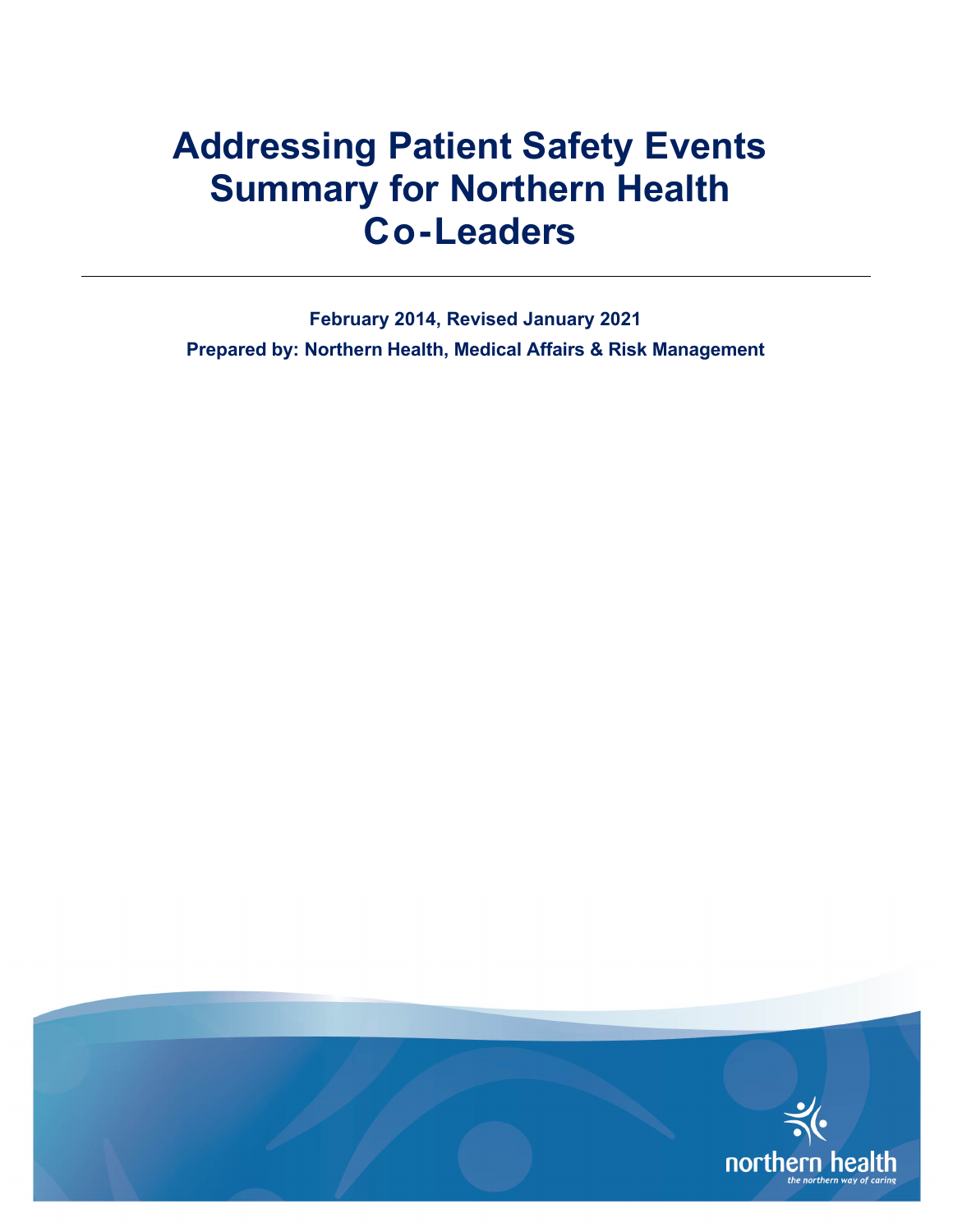# **Table of Contents**

#### **Table of Contents**

| What are the different types or classifications of patient safety events?  3<br>What else should be considered when reporting a patient safety event in PSLS? 4<br>What are the responsibilities of NH Co-Leaders regarding patient safety events?  5 |  |
|-------------------------------------------------------------------------------------------------------------------------------------------------------------------------------------------------------------------------------------------------------|--|
|                                                                                                                                                                                                                                                       |  |
| What are the responsibilities of NH Co-Leaders regarding investigating patient safety<br>What should be secured and documented for the investigation of an serious or critical                                                                        |  |
|                                                                                                                                                                                                                                                       |  |
| How does Section 51 of the Evidence Act apply to a quality review?  12                                                                                                                                                                                |  |
|                                                                                                                                                                                                                                                       |  |
|                                                                                                                                                                                                                                                       |  |

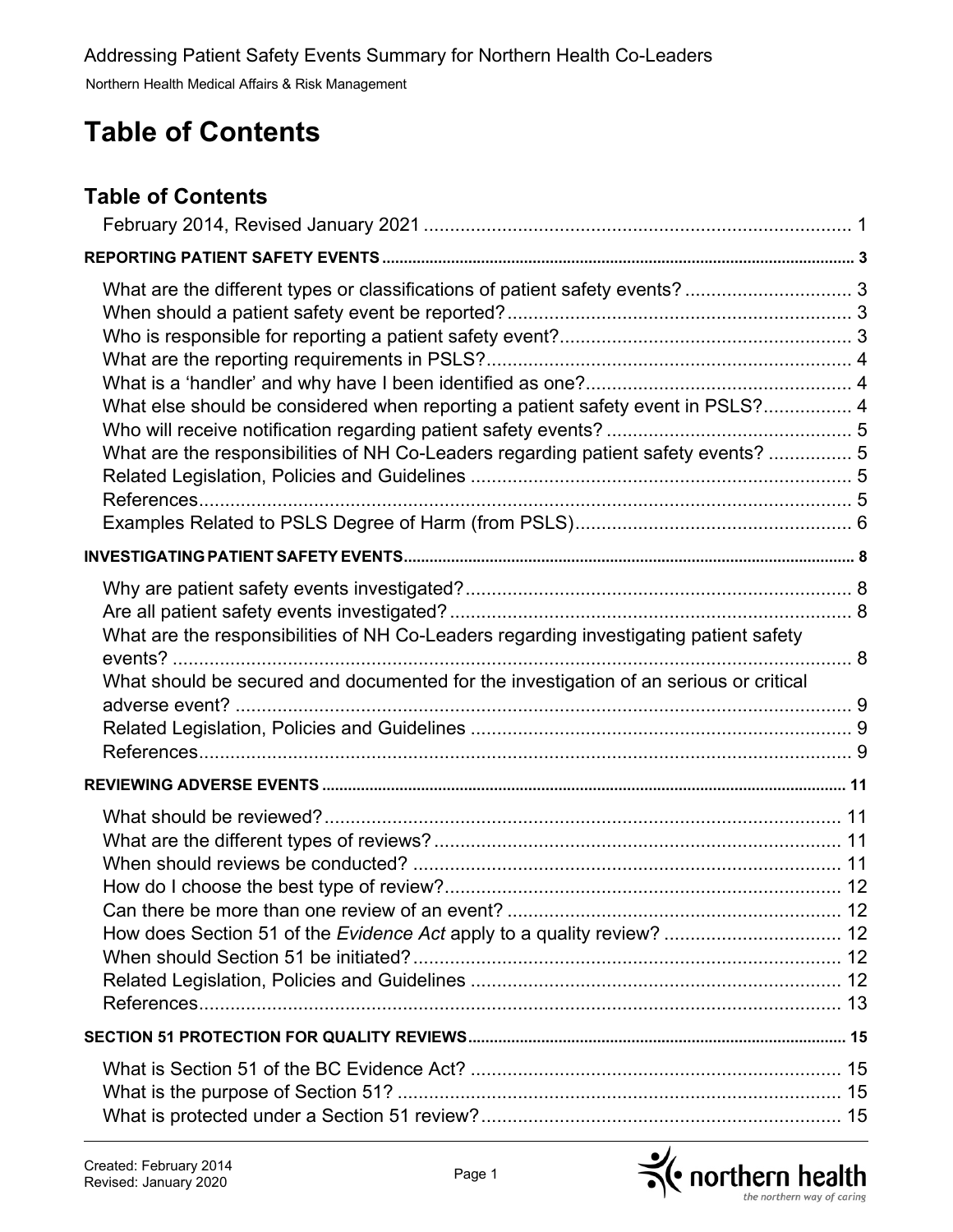Northern Health Medical Affairs & Risk Management

| Who do you contact if you aren't sure about the process, need advice, or more information? |  |
|--------------------------------------------------------------------------------------------|--|
|                                                                                            |  |
|                                                                                            |  |
|                                                                                            |  |
|                                                                                            |  |
|                                                                                            |  |
|                                                                                            |  |

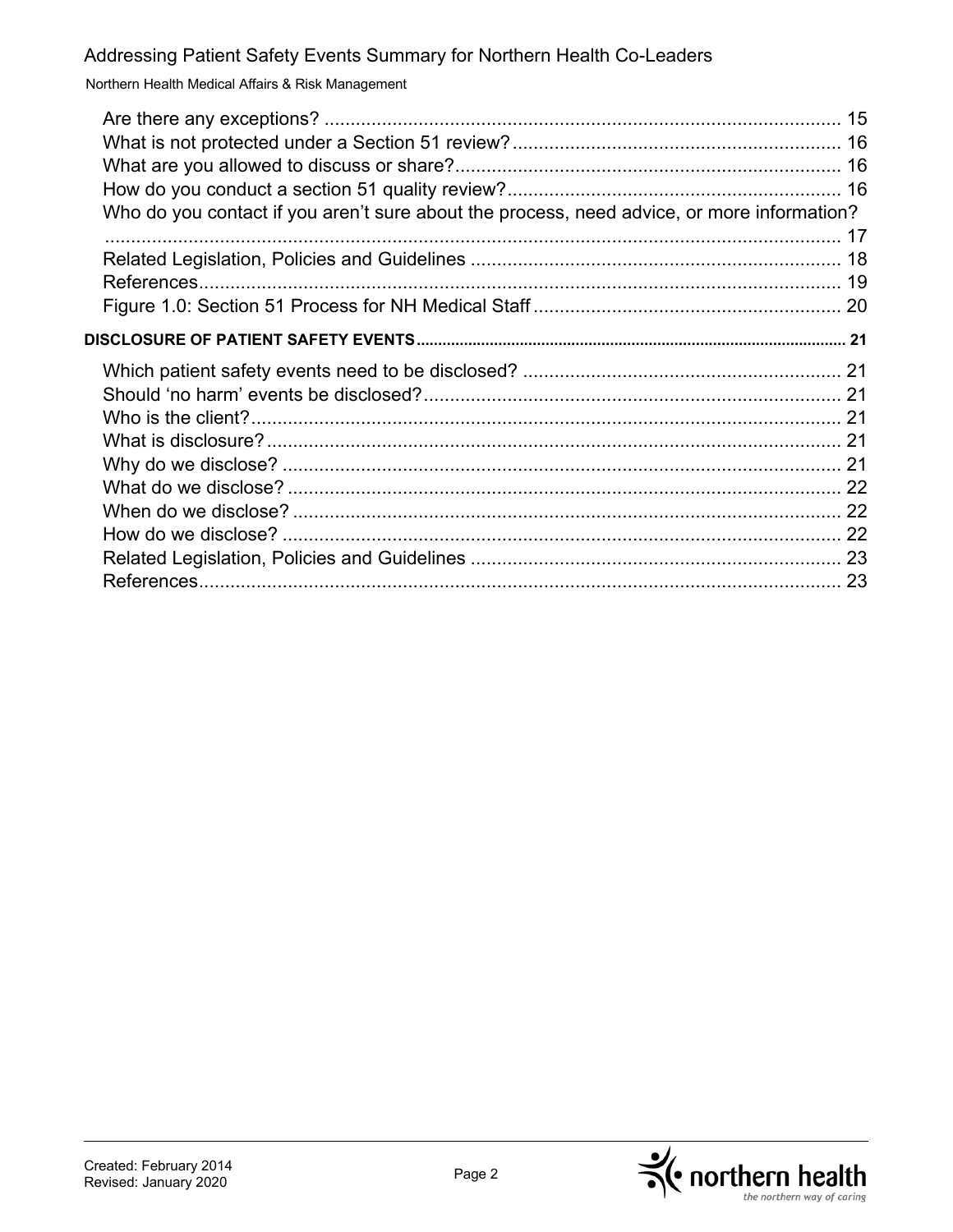# **REPORTING PATIENT SAFETY EVENTS**

### <span id="page-3-1"></span><span id="page-3-0"></span>**What are the different types or classifications of patient safety events?**

- $\triangleright$  The patient safety events are divided into different types in the BC Patient Safety and [Learning](https://provincial.bcpsls.ca/lp/start.php?HA=PHC) System (PSLS).
	- $\circ$  Level 1 No Harm: An event that could cause harm but is caught before it reaches the patient (an almost event).
	- $\circ$  Level 2 Minor Harm: An unexpected, undesired event directly associated with care or services reaches the patient resulting in minor harm / injury.
	- $\circ$  Level 3 Moderate Harm: An unexpected, undesired event directly associated with care or services reaches the patient resulting in moderate harm / injury.
	- $\circ$  Level 4 Severe Harm: An unexpected, undesired event directly associated with care or services reaches the patient resulting in severe harm / injury.
	- $\circ$  Level 5 Death: An unexpected, undesired event directly associated with care or services resulting in or significantly contributing to the patient's death.
- $\triangleright$  Levels 4 and 5 are considered critical events and involve the loss of life, limb or organ.
- $\triangleright$  Please refer to the examples from PSLS outlined at the end of this document.

### <span id="page-3-2"></span>**When should a patient safety event be reported?**

- $\triangleright$  All patient safety events should be reported
- $\triangleright$  When a patient is involved in an event or almost involved in an event.
- $\triangleright$  An event is something outside of the scope of, or not consistent with, the routine care of a patient.

### <span id="page-3-3"></span>**Who is responsible for reporting a patient safety event?**

- $\triangleright$  Anyone with access to the NH network is responsible for reporting a patient safety event including NH hospital and facility staff, Medical Staff, etc.
- Event reports are to be completed on PSLS by the staff involved or those that discovered the event.

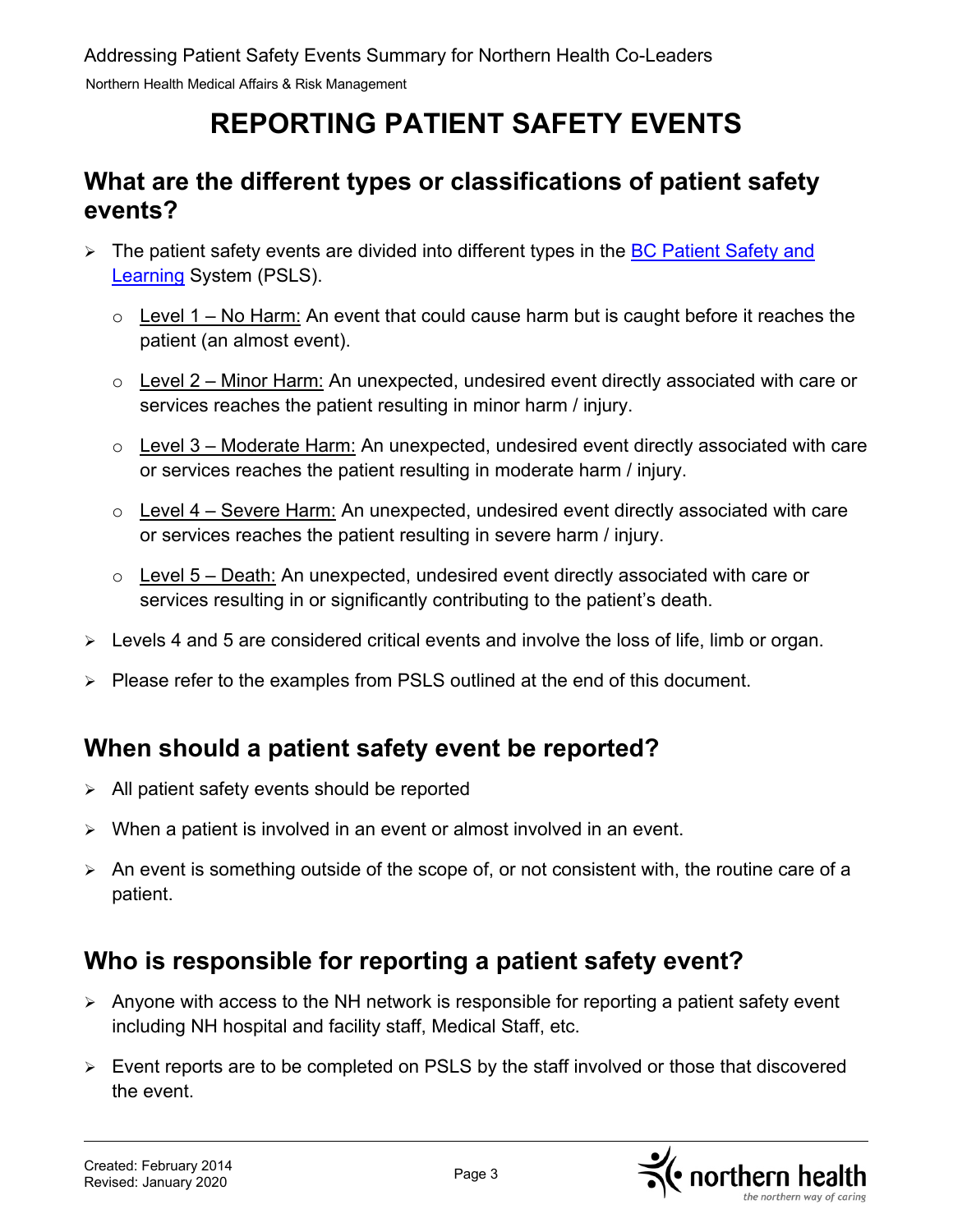Northern Health Medical Affairs & Risk Management

 Staff should immediately notify their supervisors, managers and/or administration-on-call for critical events and follow the critical events checklist.

# <span id="page-4-0"></span>**What are the reporting requirements in PSLS?**

- $\geq$  Certain fields must be completed by the individual reporting an event depending on whether the event actually happened or if it was an 'almost event' (could have happened).
- $\triangleright$  Those individuals reporting events must indicate: the degree of harm; for almost events only, how the event was caught before it happened and the potential for harm; a category to describe the event, details of the event and ideas for improvement. They also select the place, facility and department/program area most related to the event.
- $\triangleright$  Drop-down lists are automatically generated for subsequent fields depending on how previous fields have been completed, including a list of appropriate 'handlers' i.e. someone responsible for following-up on the event.
- $\triangleright$  It is important to complete the PSLS form accurately in order to select an appropriate 'handler'.

## <span id="page-4-1"></span>**What is a 'handler' and why have I been identified as one?**

- $\triangleright$  The term 'handler' is used to describe individuals assigned by their organizations to manage safety event follow-up activities after a reporter submits an event in BC PSLS.
- $\triangleright$  As a Medical Staff Leader, you play a key role in responding to and following up on safety event reports.
- $\triangleright$  Responding to patient safety events is a learning opportunity. You can help to foster a culture of safety and learning by actively promoting open, trusting communication among Medical Staff members and the broader health care team.

#### <span id="page-4-2"></span>**What else should be considered when reporting a patient safety event in PSLS?**

- ▶ NH Co-Leaders should ensure their Medical Staff know to report only the facts related to an event.
- Avoid assigning blame and giving opinions about the event when reporting regardless of severity.

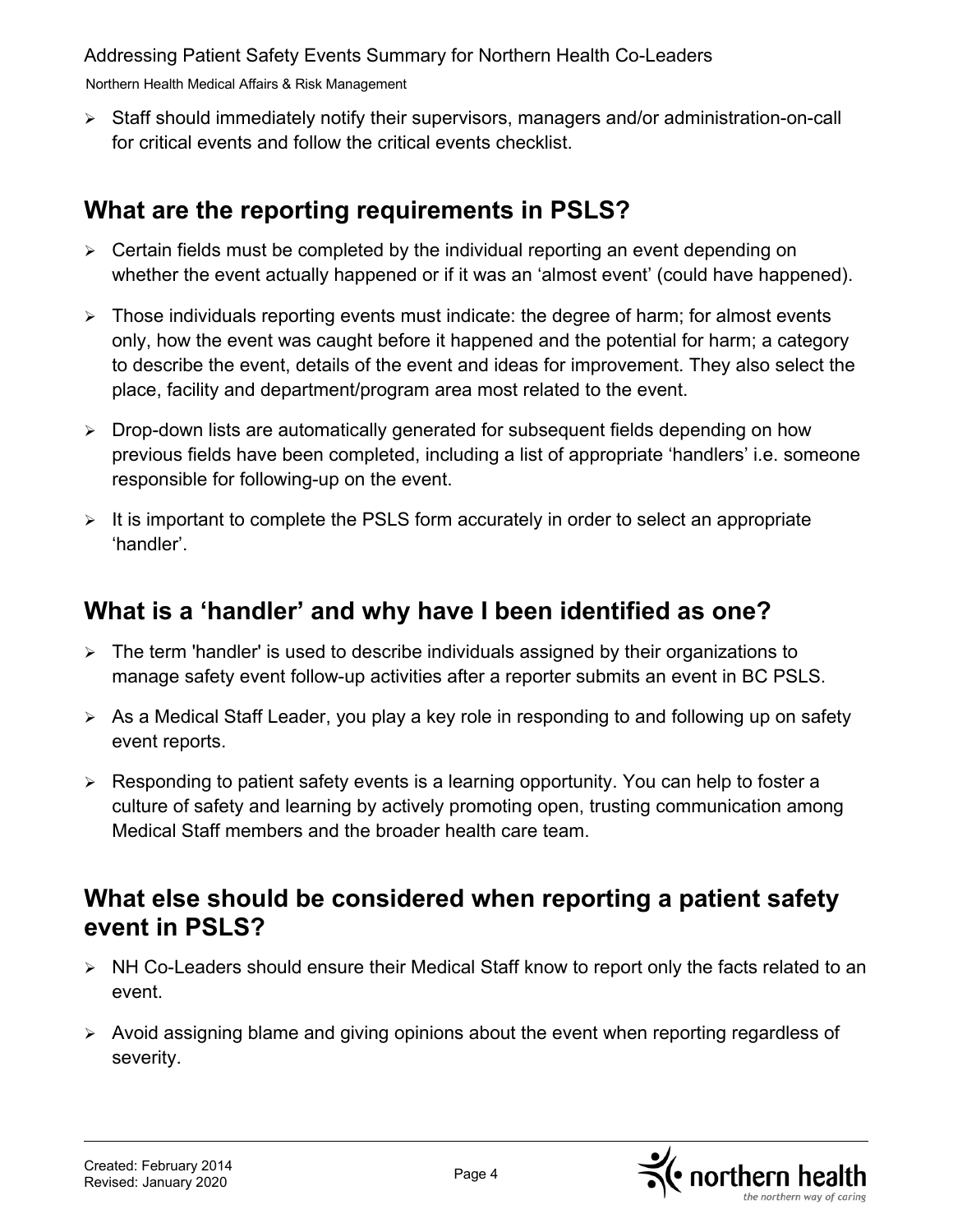Northern Health Medical Affairs & Risk Management

#### <span id="page-5-0"></span>**Who will receive notification regarding patient safety events?**

- The Chief of Staff and the NH Risk Management Office automatically receive a notice from the PSLS system (BCPSLS [noreply@bcpsls.ca\)](mailto:noreply@bcpsls.ca) when a level 4 or 5 critical event (severe harm or death) occurs in their facility for their information.
- $\triangleright$  If a Medical Staff Leader (or a Medical Staff Member) is identified by the person reporting the event in PSLS as a 'handler' they will receive an email from the same address (BCPSLS [noreply@bcpsls.ca\)](mailto:noreply@bcpsls.ca).

### <span id="page-5-1"></span>**What are the responsibilities of NH Co-Leaders regarding patient safety events?**

- Generally, NH Co-Leaders should work with the PSLS Coordinator and/or Quality Leads to generate, monitor and review PSLS reports for quality improvement processes and staff education.
- $\triangleright$  If they are named as a 'handler', they are responsible:
	- o To review the PSLS report for accuracy
	- $\circ$  To investigate and understand the causes that underlie the event reported to them
	- o To close the event on PSLS when resolved, and
	- $\circ$  To recommend changes to the organization's systems and processes to reduce the probability of such an event in the future.

# <span id="page-5-2"></span>**Related Legislation, Policies and Guidelines**

 BC Patient Safety and Learning System (PSLS). (Accessed November 2020) Patient Safety and Learning System Website:<https://bcpslscentral.ca/>

# <span id="page-5-3"></span>**References**

Northern Health. (Accessed November 2020). *Patient Safety Incident and Adverse Event Reporting*[.https://ournh.northernhealth.ca/PoliciesProcedures/DST%20Published%20Po](https://ournh.northernhealth.ca/PoliciesProcedures/DST%20Published%20Po%20%20%20%20%20%20licies/2-1-3-030.pdf)  [licies/2-1-3-030.pdf](https://ournh.northernhealth.ca/PoliciesProcedures/DST%20Published%20Po%20%20%20%20%20%20licies/2-1-3-030.pdf) 

BCPSLS Central. (Accessed December 2020). *Self-Learning Modules*. <https://bcpslscentral.ca/elearning-modules/>

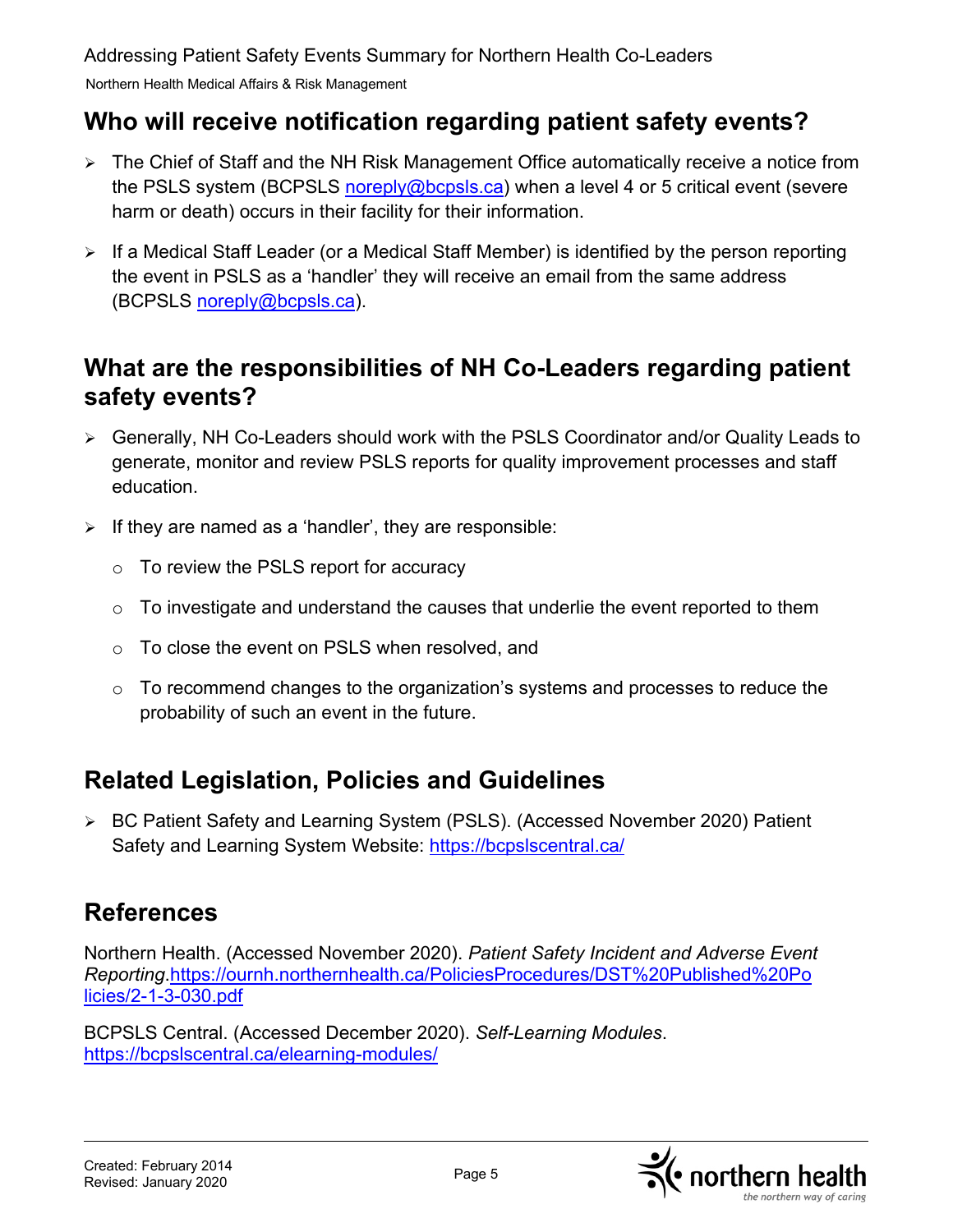# <span id="page-6-0"></span>**Examples Related to PSLS Degree of Harm (from PSLS)**

#### **No Harm:**

- Patient receiving codeine post op physician discontinues order order is not flagged for processing - nurse gives codeine instead of switching to Tylenol - extra dose - no harm to patient.
- Oximeter malfunctioning reading is 65% patient looks pink, in no distress new machine applied - stats 100% - no harm to patient.
- Patient slipped on wet floor while ambulating without assistance regained balance without falling but jarred back causing temporary increase in soreness. Recovered quickly without any additional pain medication or intervention. No harm to patient.
- Blood ordered due to low counts. Delay in getting blood from lab due as no porters available. Delay in giving blood but no adverse effects noted. No harm to patient.

#### **Minor Harm:**

- Patient's IV goes interstitial, red, swollen, sore. Requires warm compresses and Tylenol. OK after a few hours, results in bruise.
- Patient receives total enteral feed in 1 hour instead of 4 hours. Agitated, moaning, vomits. Needs extra bloodwork to check lytes.
- Patient up to bathroom without assistance after epidural wears off. Falls, red area on knee, some bleeding from episiotomy incision. Physician examines, ice applied.

#### **Moderate Harm:**

- Patient's IV goes interstitial on infusion pump limb is hard, site looks burned, plastic surgery consulted, ointment and dressings applied, some scarring occurs.
- Patient falls out of bed, complains of pain in arm, x-rays reveal fracture, patient spends several additional days in hospital due to pain and mobility issues, needs home care set up before discharge can occur.
- Injury or drug variance/reaction that has the potential to: a) significantly alter hospital stay or treatment plan or b) result in admission to hospital or a higher level of care.

#### **Severe Harm:**

Patient's IV goes interstitial during surgical procedure - on infusion pump - leg is grossly swollen, white, hard, pulseless - compartment syndrome diagnosed - requires emergency fasciotomy to release pressure - suffers severe pain, needs IV antibiotics, skin grafts – spends significant extra time in hospital - is left with limp and severe scarring.

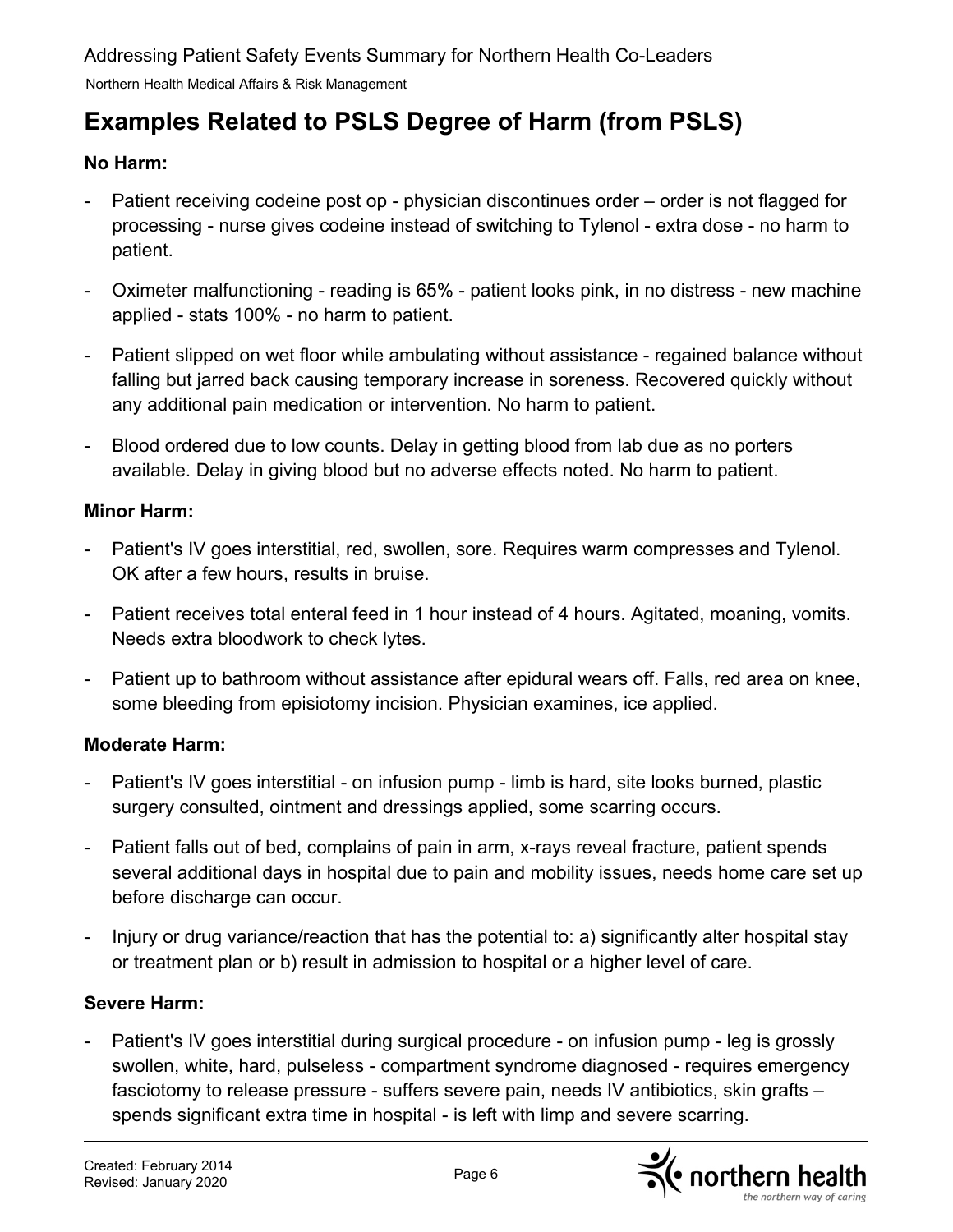Northern Health Medical Affairs & Risk Management

- Patient falls out of bed, fractures c-spine, requires surgery to fuse and repair, spends time in halo traction, in hospital for long period of time as a result, left with some permanent neurological deficits.
- Wrong side surgery results in patient's healthy kidney being removed instead of cancerous one. Cancerous kidney subsequently removed, patient on dialysis awaiting transplant.
- Patient receives 10-fold dose of IV morphine, has respiratory arrest, requires resuscitation, is transferred to ICU and ventilated x 1 day, recovers but spends extra 2 days in hospital, family very upset.

#### **Death**

- Patient is inadvertently given hydromorphone instead of morphine resulting in a massive overdose, respiratory depression and death.
- Patient's bowel is nicked during abdominal surgery, patient succumbs to massive infection.
- Patient comes to ED seeking treatment for chest pain, but does not speak English. No interpreter is available and patient, who also has flu-like symptoms, is triaged as low priority by ED staff. Several hours later, while sitting in the waiting area, collapses and dies due to massive cardiac event.

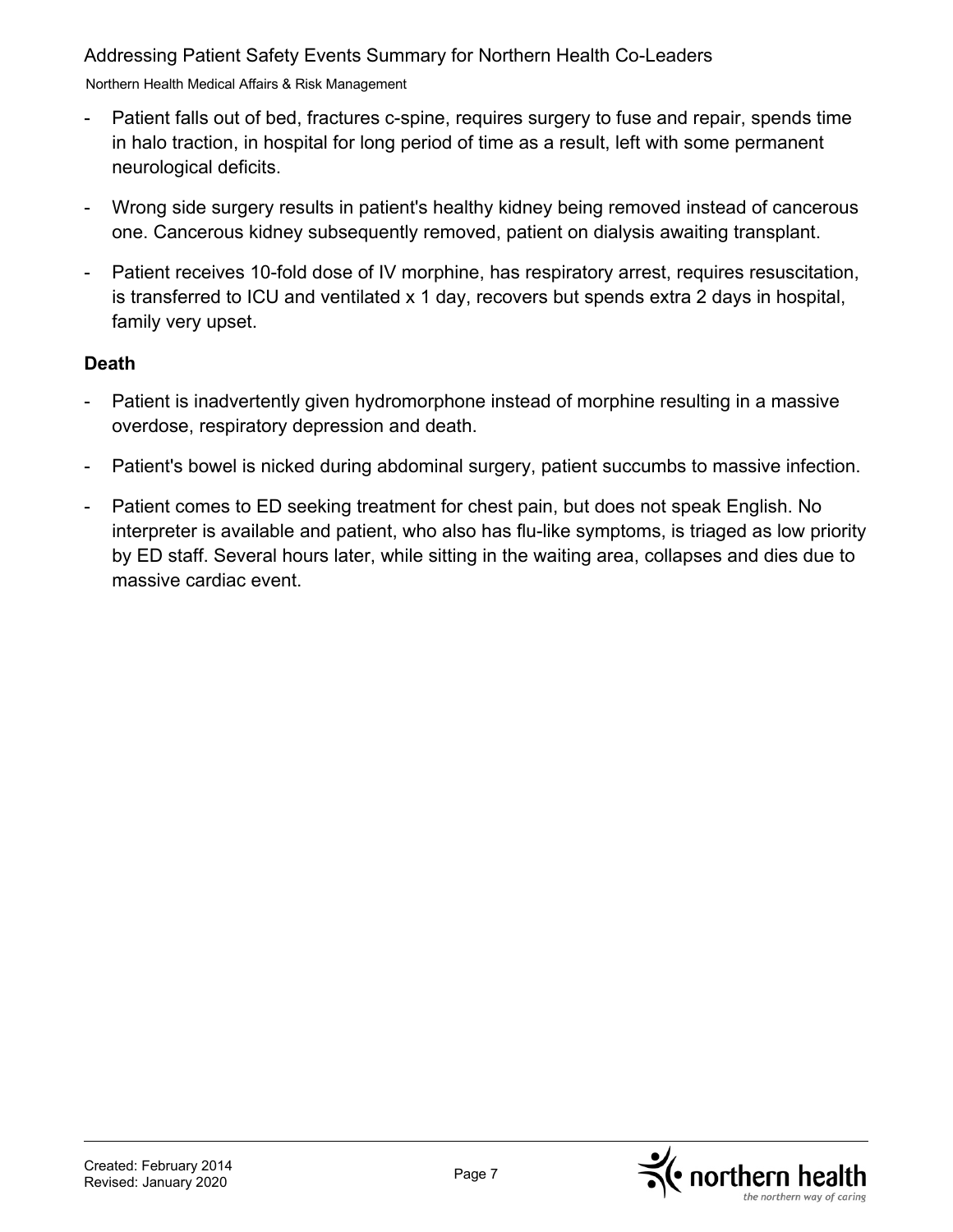# **INVESTIGATING PATIENT SAFETY EVENTS**

#### <span id="page-8-1"></span><span id="page-8-0"></span>**Why are patient safety events investigated?**

 $\triangleright$  Events are investigated to identify contributing factors and to implement improvements/changes to reduce the likelihood that such an event would reoccur.

# <span id="page-8-2"></span>**Are all patient safety events investigated?**

- $\triangleright$  Ideally, yes. Events should be reviewed and the level of investigation and degree of intervention depends on the severity of the event.
- $\triangleright$  As an example, no harm events may not all require individual review. Rather, it would instead be beneficial for NH Co-Leaders to generate monthly PSLS reports for no harm events and examine them as a whole for trends.
	- $\circ$  The Northern Health PSLS Coordinator and/or the Quality Leads can assist with generating and reviewing PSLS data for review and quality improvement processes.
- Generating and reviewing monthly PSLS reports is a recommended best practice for NH Co-Leaders for all levels of events, regardless whether a specific, individual investigation or quality review has been or is being conducted.
- $\triangleright$  For the purposes of this summary we are focusing on the processes and considerations for investigating critical events.

### <span id="page-8-3"></span>**What are the responsibilities of NH Co-Leaders regarding investigating patient safety events?**

- $\triangleright$  If they are named as a 'handler':
	- $\circ$  To review the PSLS report for accuracy,
	- $\circ$  To investigate and understand the causes that underlie the event reported to them,
	- o To close the event on PSLS when resolved, and
	- $\circ$  To recommend changes to the organization's systems and processes to reduce the probability of such an event in the future.
- The Patient Safety Learning System guides the handler through the information that they need to provide as part of an investigation.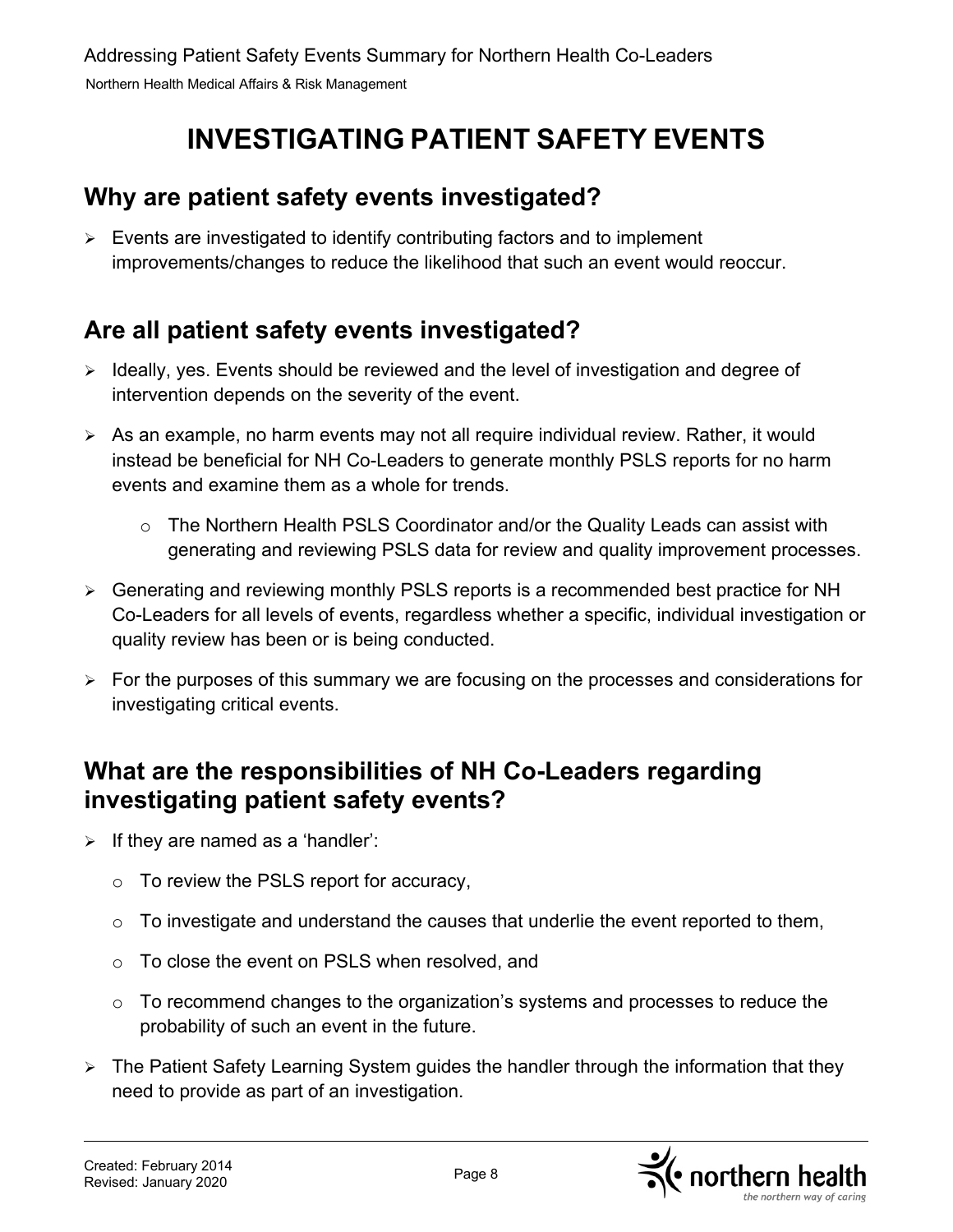Northern Health Medical Affairs & Risk Management

 $\triangleright$  A general guideline when investigating an event is to keep in mind: what happened to the patient?

#### <span id="page-9-0"></span>**What should be secured and documented for the investigation of an serious or critical adverse event?**

- As the handler, you may delegate this task if needed, but are required to provide oversight
- Be sure to communicate with Co-Leads to ensure that the appropriate documentation and necessary items have been secured.
- $\triangleright$  The scene should be secured immediately.
- $\triangleright$  All items relevant to the event must be secured and saved (i.e. medication vials, solutions, syringes, equipment, etc.).
- $\triangleright$  All documentation relevant to the event should be gathered, secured and saved. This includes assignment sheets, rotations, incident and follow-up reports completed by staff, written standards related to the incident, health records (check for completeness) and any other related materials (notes, etc.).
- $\triangleright$  Depending on the timing and severity of an event, a patient's health records/chart should be secured. If the patient is deceased, instruct Health Records to secure the chart. If the patient is still admitted, instruct Health Record to create a certified copy of the chart at the time of the event for investigation and review processes.

# <span id="page-9-1"></span>**Related Legislation, Policies and Guidelines**

> Health Care Protection Program. (2011, January). Section 51 of the Evidence Act: Toolkit for Health Care Agencies.

# <span id="page-9-2"></span>**References**

Government of BC. (Accessed December 2020). *Health Care Evidence, S.51*. [https://www.bclaws.gov.bc.ca/civix/document/id/complete/statreg/96124\\_01#section51](https://www.bclaws.gov.bc.ca/civix/document/id/complete/statreg/96124_01#section51) 

Northern Health. (Accessed November 2020). *Patient Safety Incident and Adverse Event Reporting*[.https://ournh.northernhealth.ca/PoliciesProcedures/DST%20Published%20Po](https://ournh.northernhealth.ca/PoliciesProcedures/DST%20Published%20Po%20%20%20%20%20%20licies/2-1-3-030.pdf)  [licies/2-1-3-030.pdf](https://ournh.northernhealth.ca/PoliciesProcedures/DST%20Published%20Po%20%20%20%20%20%20licies/2-1-3-030.pdf) 

Northern Health. (Accessed December 2020). *Investigation of Adverse Events*. [https://ournh.northernhealth.ca/PoliciesProcedures/DST%20Published%20Policies/4-2-](https://ournh.northernhealth.ca/PoliciesProcedures/DST%20Published%20Policies/4-2-1-050.pdf)  [1-050.pdf](https://ournh.northernhealth.ca/PoliciesProcedures/DST%20Published%20Policies/4-2-1-050.pdf)

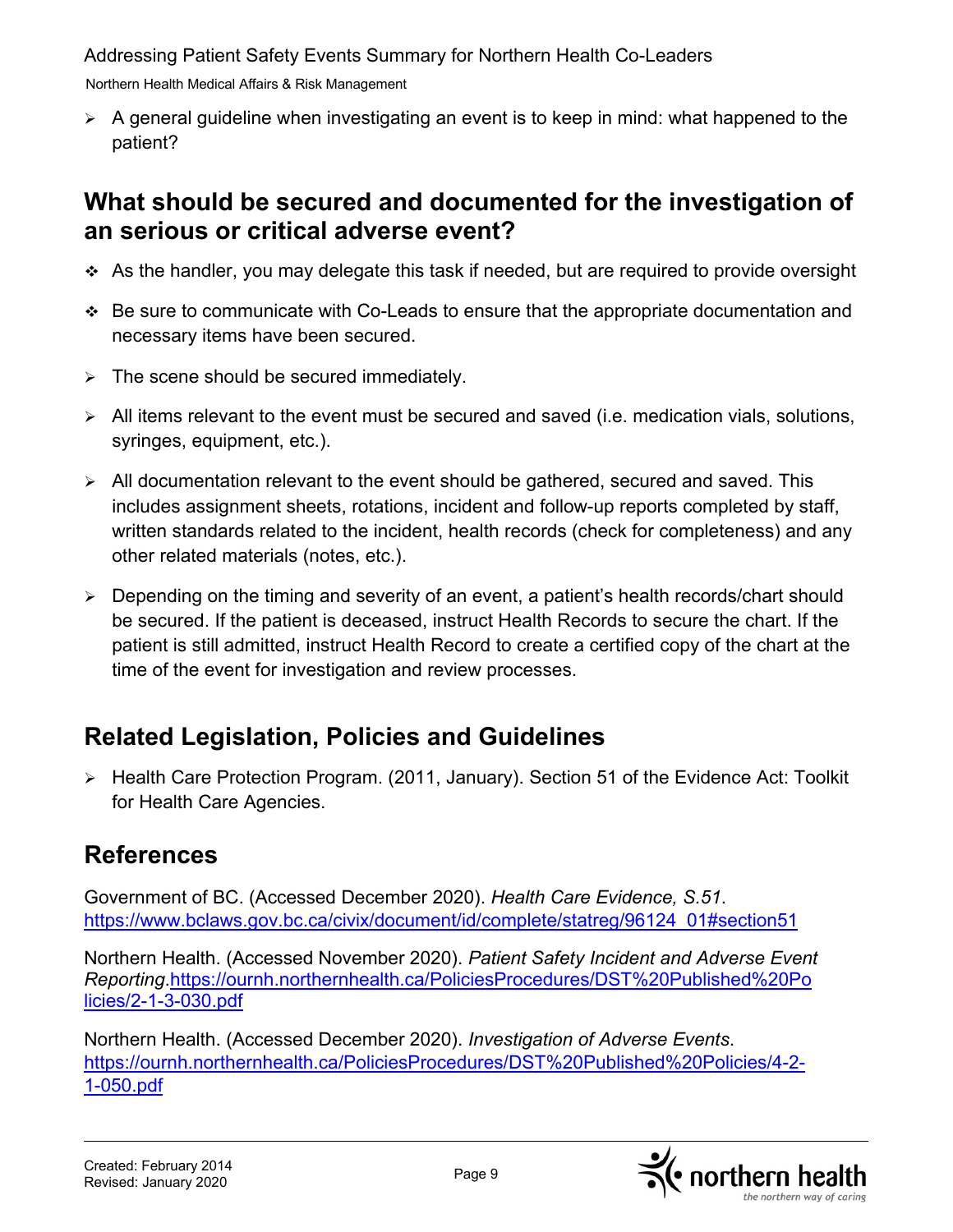Northern Health Medical Affairs & Risk Management

Northern Health. (Accessed December 2020). Health Care Protection Program (HCPP): Reportable Incidents.

[https://ournh.northernhealth.ca/PoliciesProcedures/DST%20Published%20Policies/4-2-1-](https://ournh.northernhealth.ca/PoliciesProcedures/DST%20Published%20Policies/4-2-1-030.pdf) [030.pdf](https://ournh.northernhealth.ca/PoliciesProcedures/DST%20Published%20Policies/4-2-1-030.pdf) 

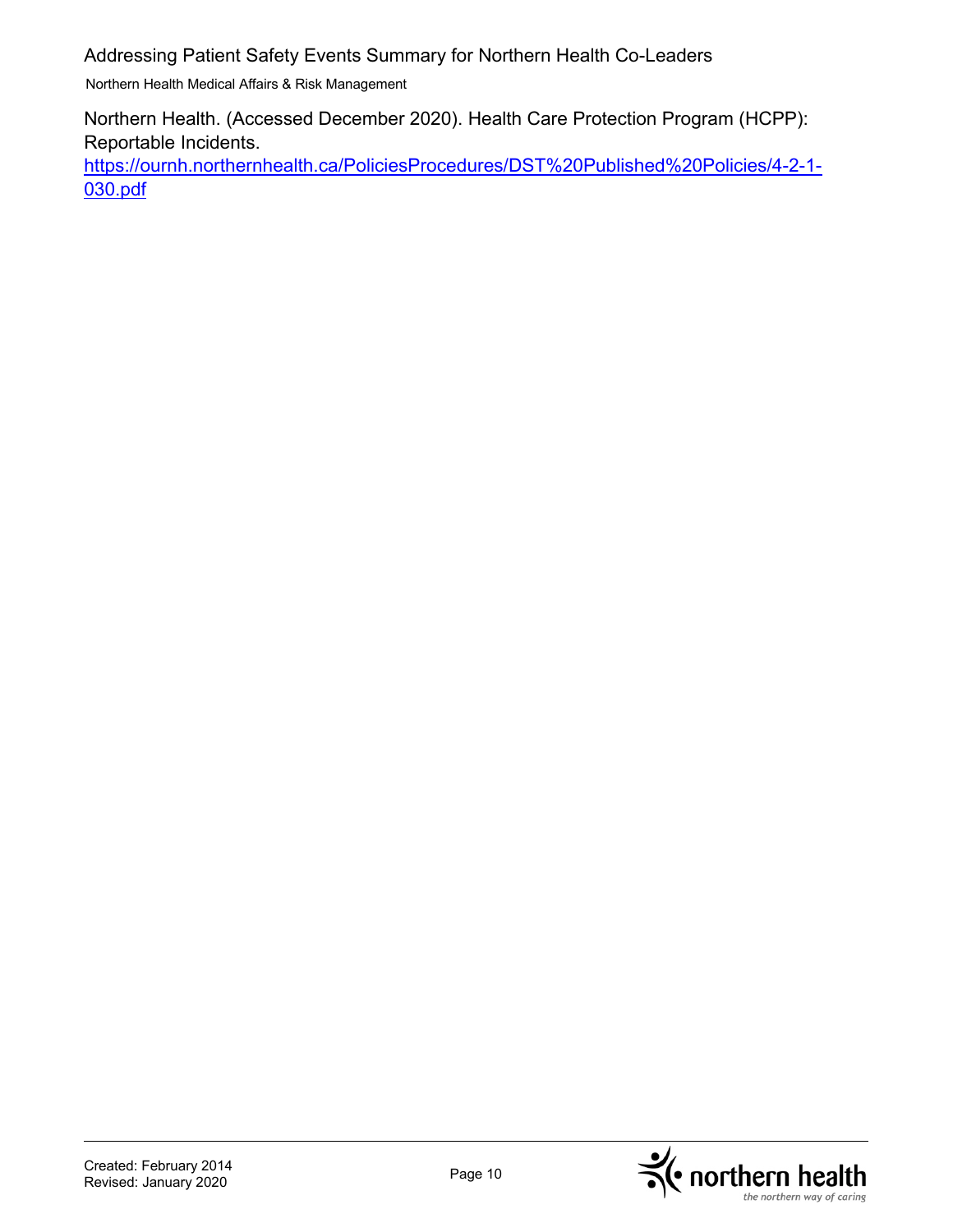# **REVIEWING ADVERSE EVENTS**

# <span id="page-11-1"></span><span id="page-11-0"></span>**What should be reviewed?**

- $\triangleright$  Individual events and trends should be reviewed.
- Critical events involving the loss of life, limb or organ (typically level 4 and 5 events) should be reviewed.
- $\triangleright$  If a trend regarding patient safety events is identified, it could be examined further through a quality review.

## <span id="page-11-2"></span>**What are the different types of reviews?**

- $\triangleright$  Administrative Review
	- $\circ$  Examples include reviews to improve housekeeping services or practices.
- $\triangleright$  Accountability Review
	- $\circ$  This type of review focuses on the conduct or performance of an individual health care provider. This can typically be characterized as a human resources (HR) review.
	- $\circ$  System failures and areas for improvement may be identified through an accountability review.
- Quality Review
	- o Quality reviews focus on systems issues. They are designed to identify the causes of adverse events or close calls by looking at the system within which the care was provided.
	- $\circ$  Events and issues that arise in hospitals can be protected by Section 51 of the *Evidence Act*.
	- o The Patient Care Quality Office may bring forward a patient complaint that will require physician leadership.

# <span id="page-11-3"></span>**When should reviews be conducted?**

- $\geq$  Ideally within days of an event.
- $\triangleright$  As soon as reasonably practical.

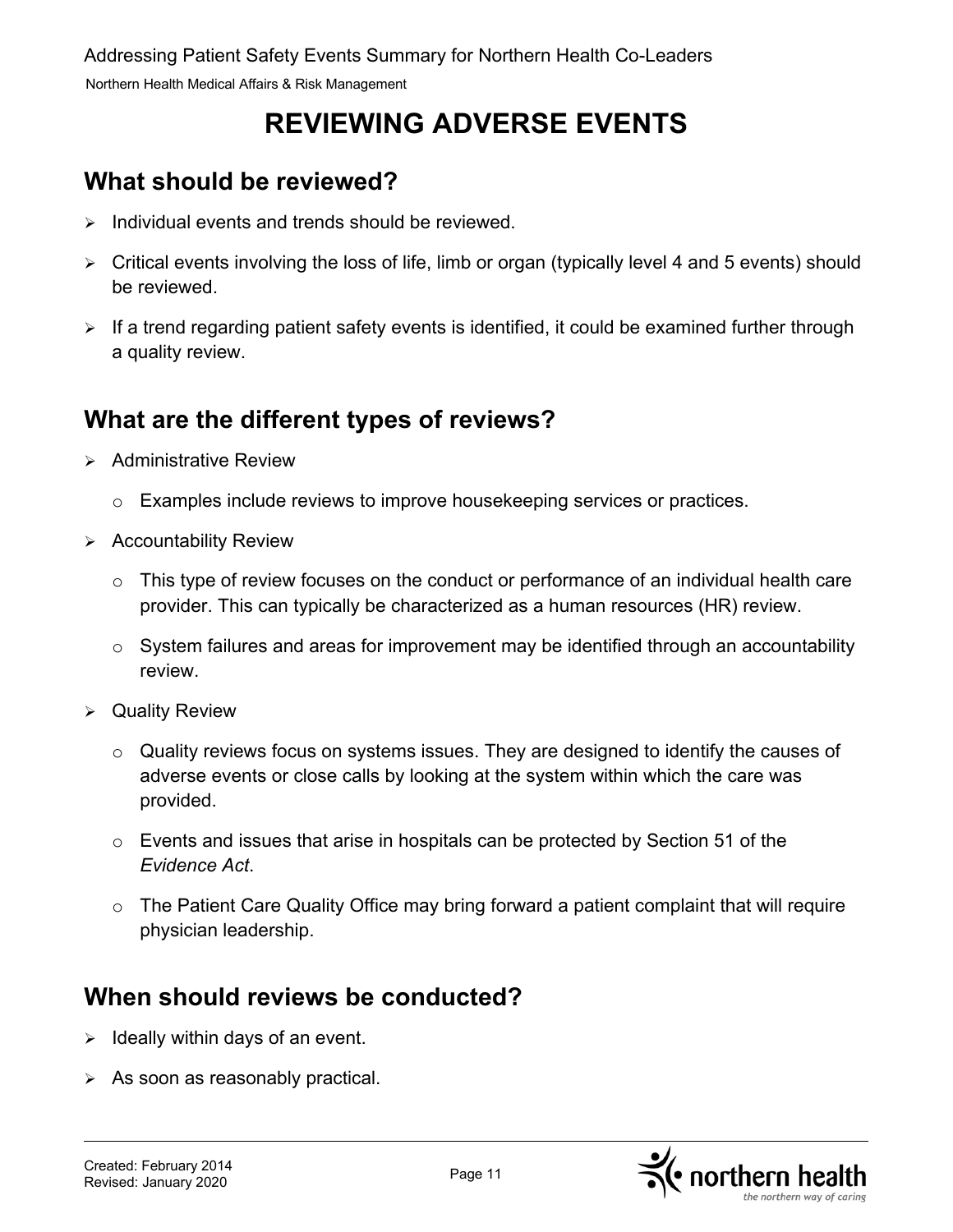### <span id="page-12-0"></span>**How do I choose the best type of review?**

- Work with the NH Risk Management office, your co-lead, and quality committees to determine an appropriate review type for each event.
- $\triangleright$  Generally, two types of reviews are available at the hospital/institutional level: Accountability Reviews and Quality Reviews.
- $\triangleright$  Refer to Figure 1 below for step by-step considerations to determine which type of review is most appropriate.

#### <span id="page-12-1"></span>**Can there be more than one review of an event?**

- $\triangleright$  One case or event can undergo multiple reviews, even at the same time.
- $\triangleright$  As an example, one event could involve an accountability (HR) review, be moving through a complaints process (outside of Section 51) and also be subject to a quality review.

#### <span id="page-12-2"></span>**How does Section 51 of the** *Evidence Act* **apply to a quality review?**

- $\triangleright$  Section 51 is legislation that prohibits the release of and admissibility of evidence or information prepared by a properly constituted quality committee.
- **EXA** Refer to [Section 51 Protection for Quality Reviews](#page-15-0) summary.

#### <span id="page-12-3"></span>**When should Section 51 be initiated?**

 $\triangleright$  Reliance on Section 51 protection of a quality review must be determined at the outset.

### <span id="page-12-4"></span>**Related Legislation, Policies and Guidelines**

- Government of BC. (2020, December). BC Evidence Act, S. 51.
	- o [http://www.bclaws.ca/Recon/document/ID/freeside/00\\_96124\\_01](http://www.bclaws.ca/Recon/document/ID/freeside/00_96124_01)
- Canadian Patient Safety Institute. (2011, November). Canadian Disclosure Guidelines.
	- o [http://www.patientsafetyinstitute.ca/english/toolsresources/disclosure/pages/default.](http://www.patientsafetyinstitute.ca/english/toolsresources/disclosure/pages/default.aspx) [aspx](http://www.patientsafetyinstitute.ca/english/toolsresources/disclosure/pages/default.aspx)

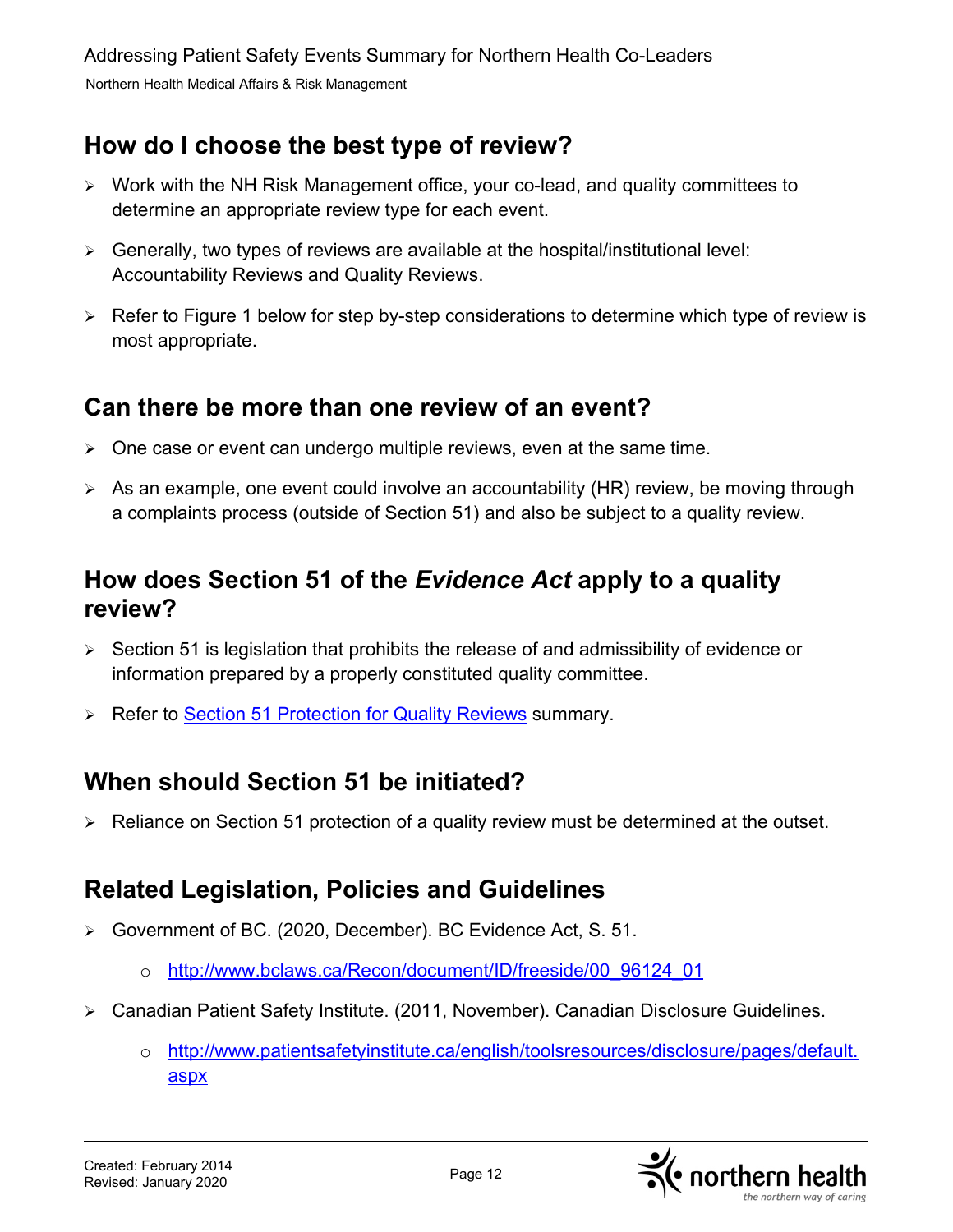Northern Health Medical Affairs & Risk Management

- Northern Health Medical Affairs. (2016, February). Medical Staff Complaints, Discipline and Appeal Process Toolkit.
	- o [https://ournh.northernhealth.ca/oursites/NHCommittees/vpmedicine/OurNH%20Doc](https://ournh.northernhealth.ca/oursites/NHCommittees/vpmedicine/OurNH%20Documents/Toolkit-NH-Medical-Staff-Complaints-Discipline-and-Appeal-Processes-2016.pdf) [uments/Toolkit-NH-Medical-Staff-Complaints-Discipline-and-Appeal-Processes-](https://ournh.northernhealth.ca/oursites/NHCommittees/vpmedicine/OurNH%20Documents/Toolkit-NH-Medical-Staff-Complaints-Discipline-and-Appeal-Processes-2016.pdf)[2016.pdf](https://ournh.northernhealth.ca/oursites/NHCommittees/vpmedicine/OurNH%20Documents/Toolkit-NH-Medical-Staff-Complaints-Discipline-and-Appeal-Processes-2016.pdf)

### <span id="page-13-0"></span>**References**

Government of BC. (Accessed December 2020). *Health Care Evidence, S.51*. [https://www.bclaws.gov.bc.ca/civix/document/id/complete/statreg/96124\\_01#section51](https://www.bclaws.gov.bc.ca/civix/document/id/complete/statreg/96124_01#section51) 

Canadian Medical Protective Association (CMPA). (2009). Learning From Adverse Events: Fostering a just culture of safety in Canadian hospitals and health care institutions. Ottawa, ON: CMPA. [https://www.cmpa-acpm.ca/en/advice-publications/browse-articles/2010/just](https://www.cmpa-acpm.ca/en/advice-publications/browse-articles/2010/just-culture-of-safety-why-protecting-quality-improvement-reviews-is-important-for-everyone)[culture-of-safety-why-protecting-quality-improvement-reviews-is-important-for-everyone](https://www.cmpa-acpm.ca/en/advice-publications/browse-articles/2010/just-culture-of-safety-why-protecting-quality-improvement-reviews-is-important-for-everyone)

Health Care Protection Program. (2011). Section 51 of the Evidence Act: Toolkit for Health Care Agencies. British Columbia: HCPP Risk Management Branch.

Northern Health Medical Affairs. (Accessed December 2020). Medical Staff Complaints, Discipline and Appeal Process Toolkit: [https://ournh.northernhealth.ca/oursites/NHCommittees/vpmedicine/OurNH%20Documents/To](https://ournh.northernhealth.ca/oursites/NHCommittees/vpmedicine/OurNH%20Documents/Toolkit-NH-Medical-Staff-Complaints-Discipline-and-Appeal-Processes-2016.pdf) [olkit-NH-Medical-Staff-Complaints-Discipline-and-Appeal-Processes-2016.pdf](https://ournh.northernhealth.ca/oursites/NHCommittees/vpmedicine/OurNH%20Documents/Toolkit-NH-Medical-Staff-Complaints-Discipline-and-Appeal-Processes-2016.pdf)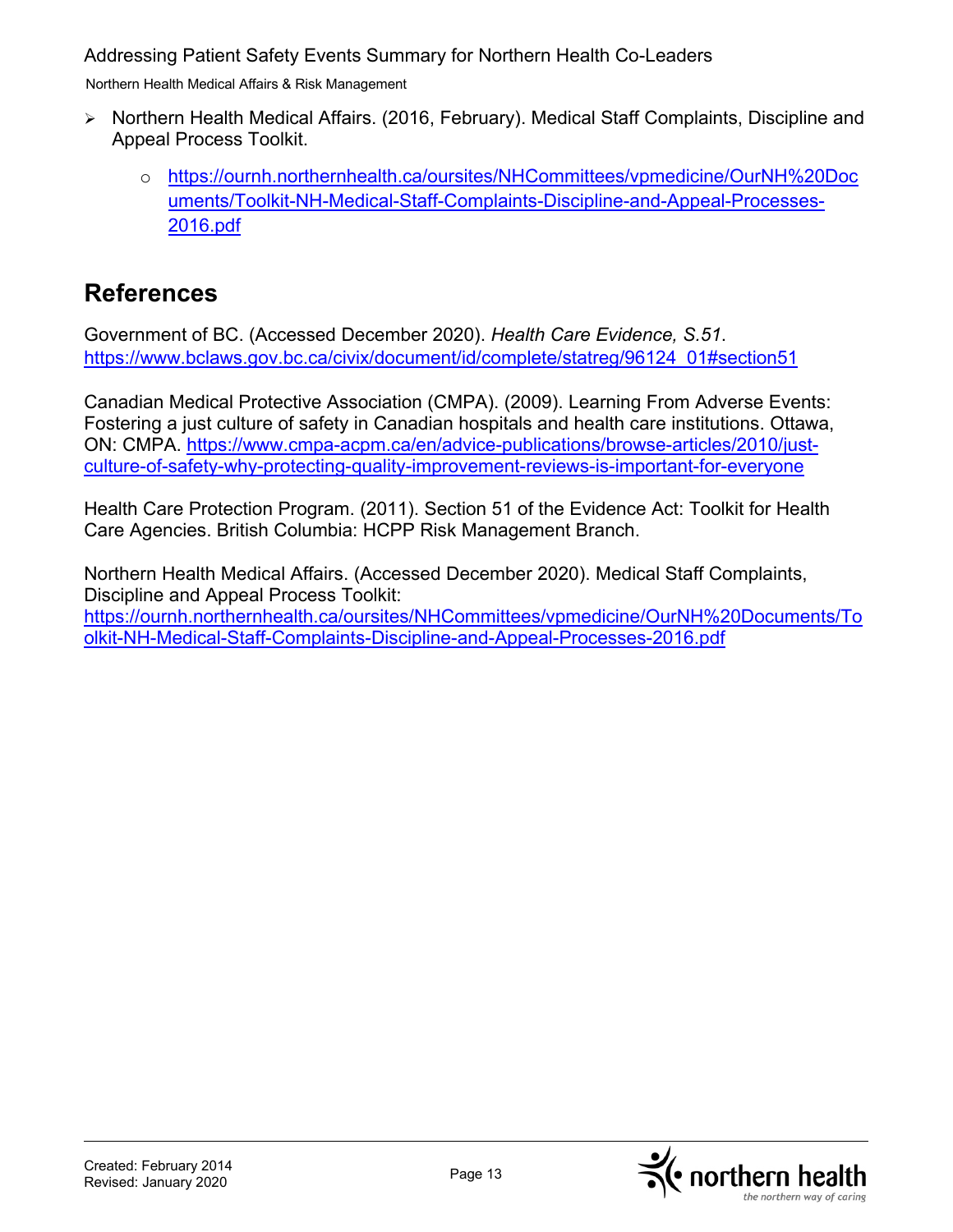Northern Health Medical Affairs & Risk Management

#### **Figure 1: Choosing the best type of review in hospitals/healthcare institutions [\(CMPA](https://www.cmpa-acpm.ca/en/advice-publications/browse-articles/2009/learning-from-adverse-events-fostering-a-just-culture-of-safety-in-canadian-hospitals-and-health-care-institutions#introduction)  [website\)](https://www.cmpa-acpm.ca/en/advice-publications/browse-articles/2009/learning-from-adverse-events-fostering-a-just-culture-of-safety-in-canadian-hospitals-and-health-care-institutions#introduction)**

Unexpected clinical outcome, adverse event, or close call



#### **Step 1 – Preliminary collection of facts**

o Triage is done by clinically knowledgeable leadership

#### **Step 2 – Determine if further analysis is required**

- $\circ$  Determined by objective criteria (may be determined by law in certain provinces)
- o Not all adverse events require further analysis (will still require disclosure to patients

#### **Step 3 – If further analysis is required, choose the appropriate type of event review by using the following triage questions:**

- a) Is it alleged there is a deliberate violation of sound policy by an individual provider?
- b) Is there a concern about health of the provider?
- c) Is the dominant concern in this case about the clear lack of knowledge or skills, or significant unprofessional conduct by an individual provider?

| NO to all questions                                                                                                                       | FIREWALL<br>NFORMATION | YES to any questions                                                                                                     |
|-------------------------------------------------------------------------------------------------------------------------------------------|------------------------|--------------------------------------------------------------------------------------------------------------------------|
|                                                                                                                                           |                        |                                                                                                                          |
| <b>Quality Improvement Review by the</b><br>quality improvement committee or                                                              |                        | <b>Accountability Review of individual</b><br>provider by leadership/management                                          |
| subcommittees:<br>Focuses on system (context of care)<br>failures                                                                         |                        | Focuses on individual provider's<br>performance. Required when there are<br>concerns about an individual provider's      |
| Do provider accountability issues surface?                                                                                                |                        | performance based on the triage questions                                                                                |
| If significant concerns about the<br>competency of an individual provider are<br>identified, then the review is halted and                |                        | above<br>Do system issues surface?                                                                                       |
| redirected without details to the<br>accountability route                                                                                 |                        | If system issue(s) are identified, consider<br>also referring case for quality<br>improvement review                     |
|                                                                                                                                           |                        |                                                                                                                          |
| <b>Expected outcome:</b><br>Possible recommendations for system<br>changes to provide better patient care;<br>education for all providers |                        | <b>Expected outcome for provider:</b><br>Graded response of support, possible<br>targeted education, sometimes sanctions |

Source: Canadian Medical Protective Association (CMPA). (2009). Learning from Adverse Events: Fostering a just culture of safety in Canadian hospitals and health care institutions. Ottawa, ON: CMPA

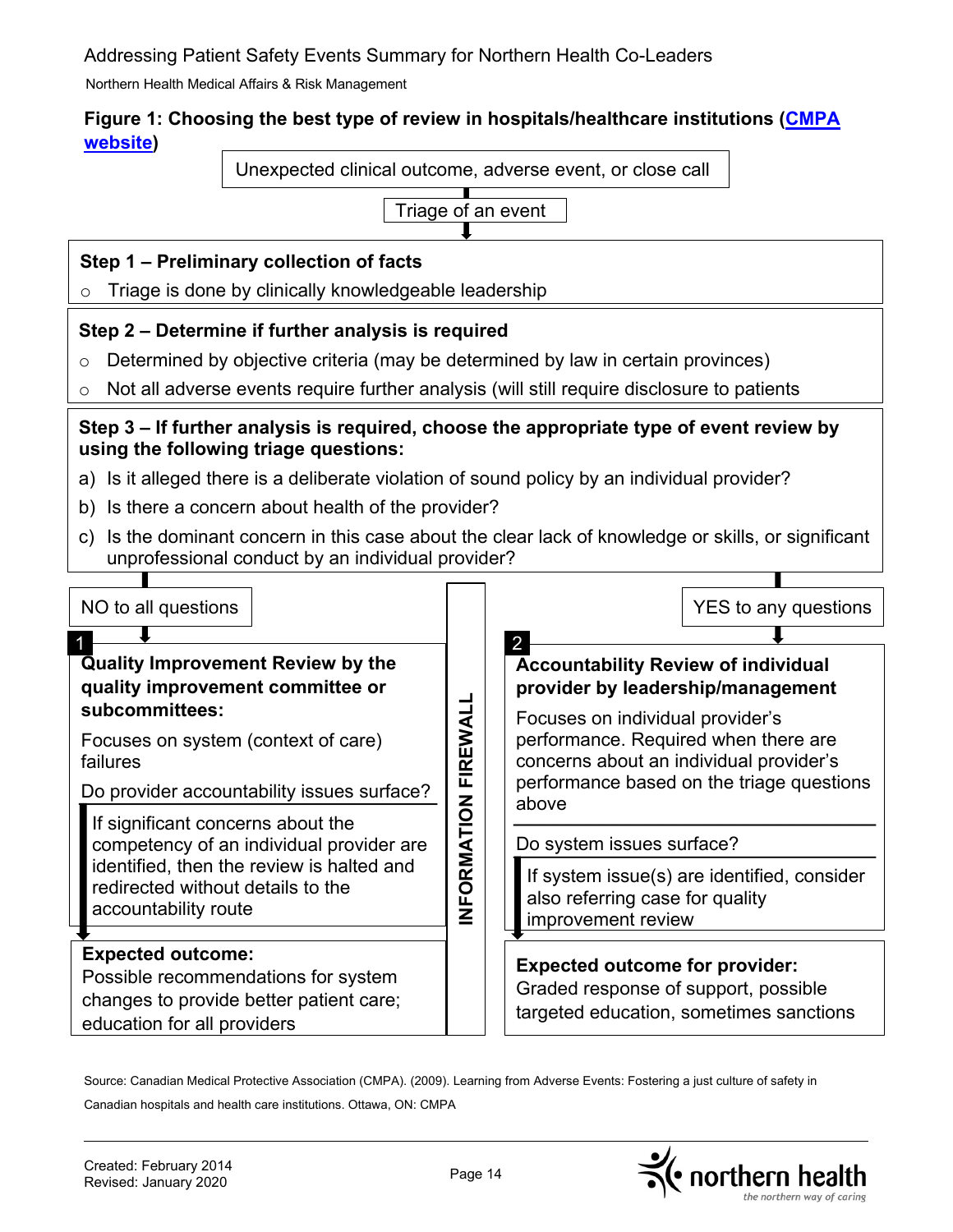# <span id="page-15-0"></span>**SECTION 51 PROTECTION FOR QUALITY REVIEWS**

# <span id="page-15-1"></span>**What is Section 51 of the BC Evidence Act?**

 $\triangleright$  Legislation that prohibits the release of and admissibility into evidence of information and documents generated by a properly constituted quality committee during the review of care provided in a hospital.

# <span id="page-15-2"></span>**What is the purpose of Section 51?**

- $\triangleright$  Conducting quality reviews under Section 51 allows for frank and open discussion with the care team, creating a safe environment for an honest appraisal of adverse events.
	- $\circ$  Creating this safe environment supports the team to identify quality improvement opportunities for the organization to prevent similar events from happening in the future
- $\triangleright$  Section 51 reviews are not for the purpose of "hiding" adverse events and health care providers are still obligated to disclose adverse events to patients. For more information on how to disclose adverse events to patients, see the [CMPA website.](https://www.cmpa-acpm.ca/en/advice-publications/browse-articles/2015/disclosing-harm-from-healthcare-delivery-open-and-honest-communication-with-patients)

### <span id="page-15-3"></span>**What is protected under a Section 51 review?**

- Any "information, records, summaries, reports or other documentation made or compiled for the purpose of submission to or made at the request of a Section 51 Committee or which arose out of the study, investigation, evaluation or program carried on by a Section 51 Committee" are all prohibited from disclosure.
	- $\circ$  This includes the opinions voiced during the review, as well as conclusions drawn

### <span id="page-15-4"></span>**Are there any exceptions?**

- Actions taken as a result of a Section 51 quality review may be discussed with patients and families. However, we generally avoid making a direct link between those actions and a quality review.
- $\triangleright$  Information from a Section 51 review may also be disclosed in limited circumstances, for example research or regulatory bodies. However, this information cannot be released in medical malpractice litigation.

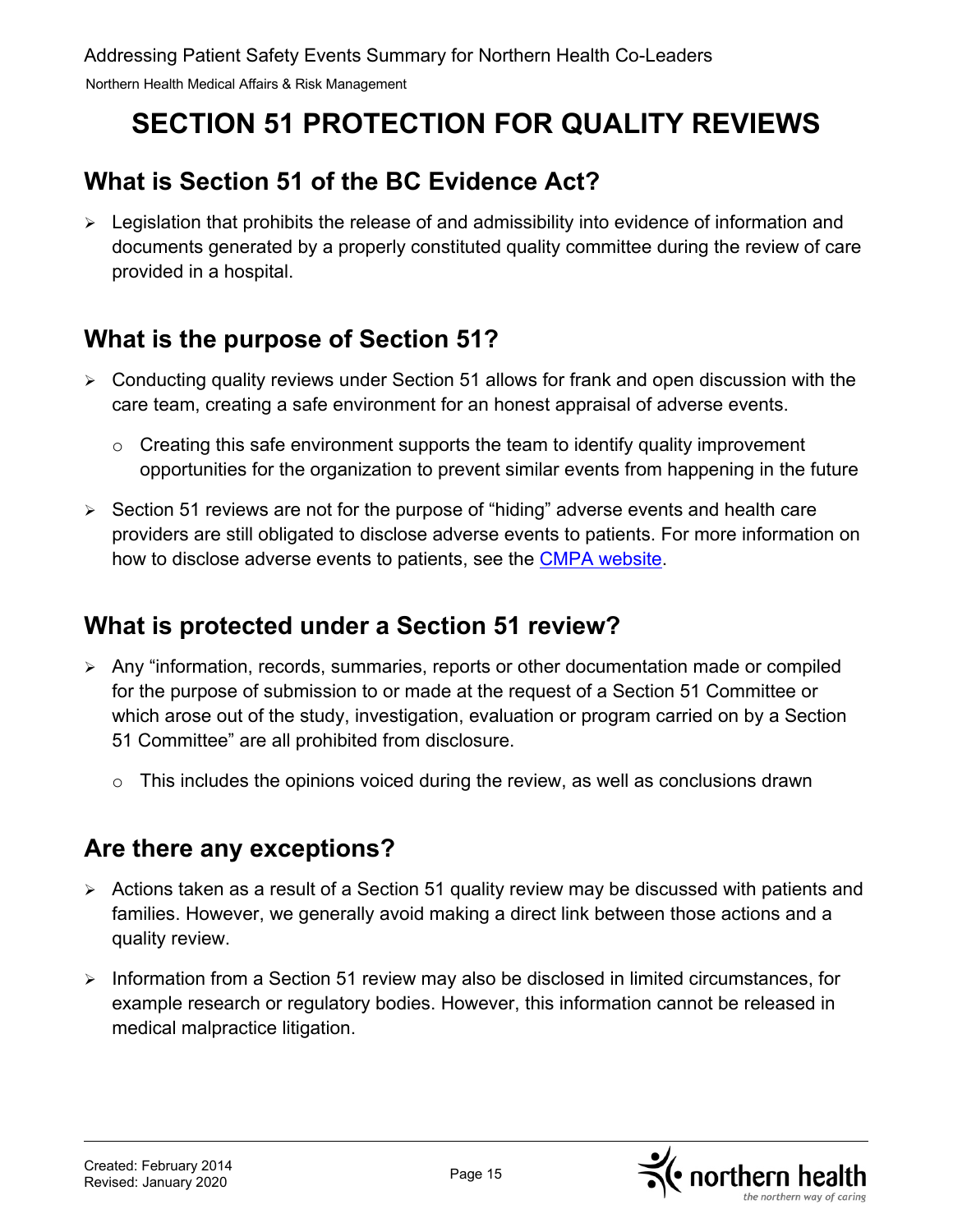Northern Health Medical Affairs & Risk Management

 $\triangleright$  If you are being asked for information, it is important that you talk to your Medical Director, VP Medicine or Regional Director of Risk Management for confirmation about release of the protected information.

### <span id="page-16-0"></span>**What is not protected under a Section 51 review?**

- $\triangleright$  Any factual information that is or should be included in the patient's chart.
- $\triangleright$  Reviews conducted for a purpose other than improving or maintaining quality of care such as a complaint with the intent to disclose to a patient or family or reviews related to care provided in the community (i.e. that cannot be tied to hospital-based care).

## <span id="page-16-1"></span>**What are you allowed to discuss or share?**

- $\triangleright$  All activities, information and discussions relating to a Section 51 review are considered confidential. Details of the review should not be discussed outside of the committee as per the non-disclosure requirements.
- However, originals or copies of medical or hospital records and all clinically factual information that is or should have been included in the patient's chart can be shared under usual patient confidentiality, including facts in an incident report not included in the patient chart and medical facts that were learned during the review2
- $\triangleright$  As well, that a quality of care review was conducted and when it occurred can be shared.

# <span id="page-16-2"></span>**How do you conduct a section 51 quality review?**

- $\triangleright$  Properly constituted quality committees must conduct these types of reviews. These can be existing committees or committees convened for a specific review.
	- The NH Board has delegated the authority to the NHMAC to conduct quality reviews under Section 51. As such, the NHMAC will delegate this responsibility to the HSDA MAC or Local MAC. Any MAC member may initiate a Section 51.
	- $\circ$  Other than MAC, Morbidity and Mortality Rounds (M&M Rounds) can also rely on Section 51 if the M&M Committee has a formal Terms of Reference that have been approved by and report to a MAC.
- $\triangleright$  Any committee that has been delegated the authority to conduct Section 51 Reviews must have Terms of Reference that includes the purpose to be related to quality, a reporting structure that flows back to MAC, scope of activities and a list of membership.

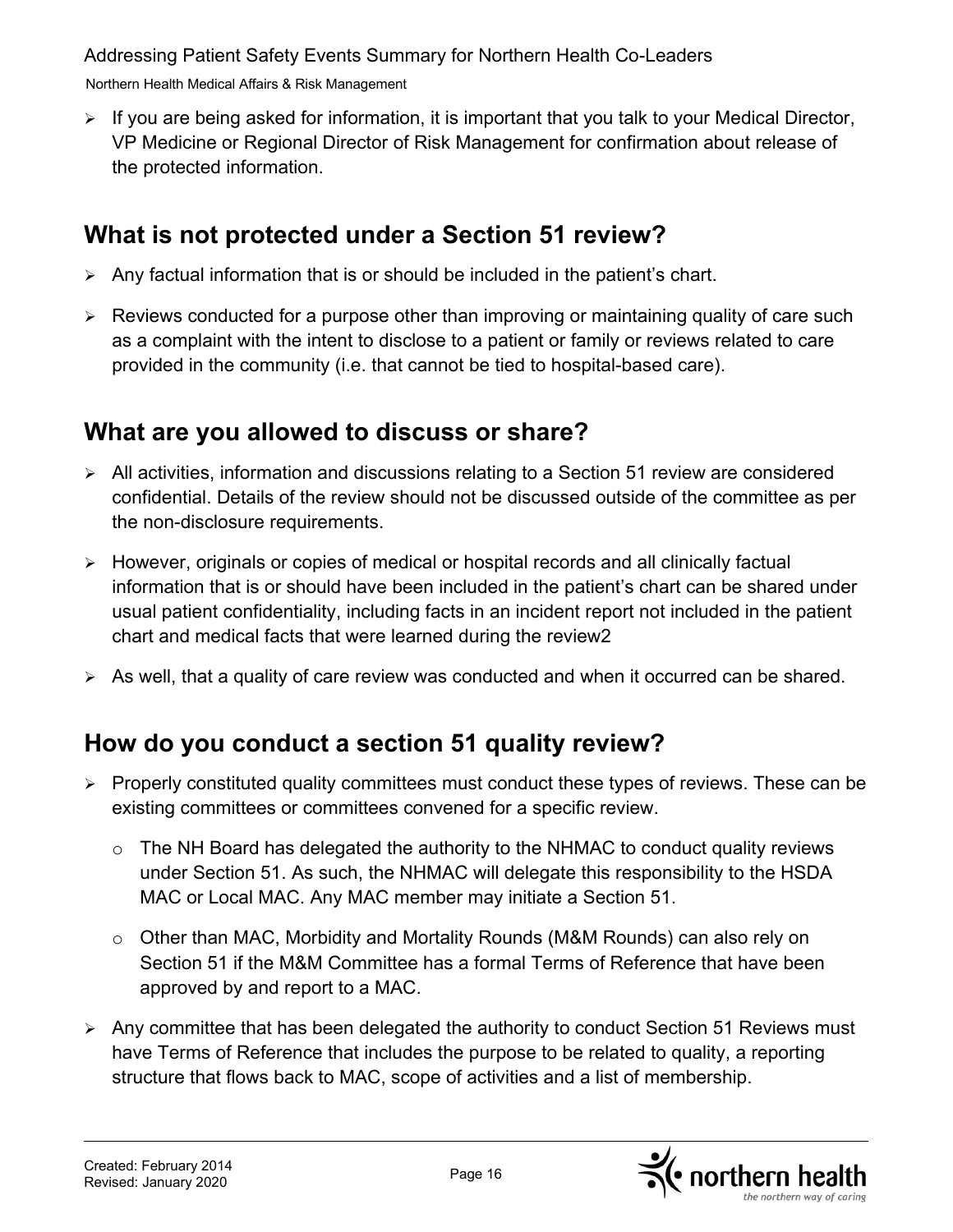Northern Health Medical Affairs & Risk Management

- $\circ$  If the Committee does not have a reporting relationship to MAC, it cannot conduct quality reviews under Section 51.
- Effective quality reviews are multi-disciplinary, patient-centered and need to include your co-leader.
	- $\circ$  Key stakeholders in reviews can include the interdisciplinary care team, expert witnesses, Risk Management, Quality Leads.

#### <span id="page-17-0"></span>**Who do you contact if you aren't sure about the process, need advice, or more information?**

- $\triangleright$  Medical Director
- $\triangleright$  VP Medicine
- $\triangleright$  Regional Manager of Risk Management

# **Role of NHMAC in Section 51**

The NHMAC is named by the board as the committee responsible for conducting care quality reviews under section 51 of the *Evidence Act*.

Through developed terms of reference, including a reporting structure that leads back to NHMAC, other medical staff committees can be delegated to initiate and receive quality review reports. This includes HSDA and local MACs.

Steps in the process:

- 1. For a quality review to fall within section 51 privilege, it must be conducted for a qualified committee.
	- a. This means any level MAC, or any other sub-committee delegated, through proper terms of reference, can request a review be completed.
	- b. Medical leaders (Chief of Staff, Department Head, etc.) through their roles in the MAC can commission and receive the reports from reviews.
	- c. A medical leader participates in the review, which should also include the appropriate co-leader, and any other physicians and staff that are pertinent to the review.
- 2. Once the review is conducted, the committee may make recommendations.
	- a. Information on conducting quality reviews can be found in the Northern Health [Adverse Events Toolkit](http://docushare.northernhealth.ca/docushare/dsweb/Get/Document-171296/10-300-6280.pdf)
	- b. The summary report and recommendations are completed by the committee conducting the review using this [template.](http://docushare.northernhealth.ca/docushare/dsweb/Get/Document-171281/10-300-7054.pdf)
	- c. The summary report with recommendations are sent to the committee with oversight

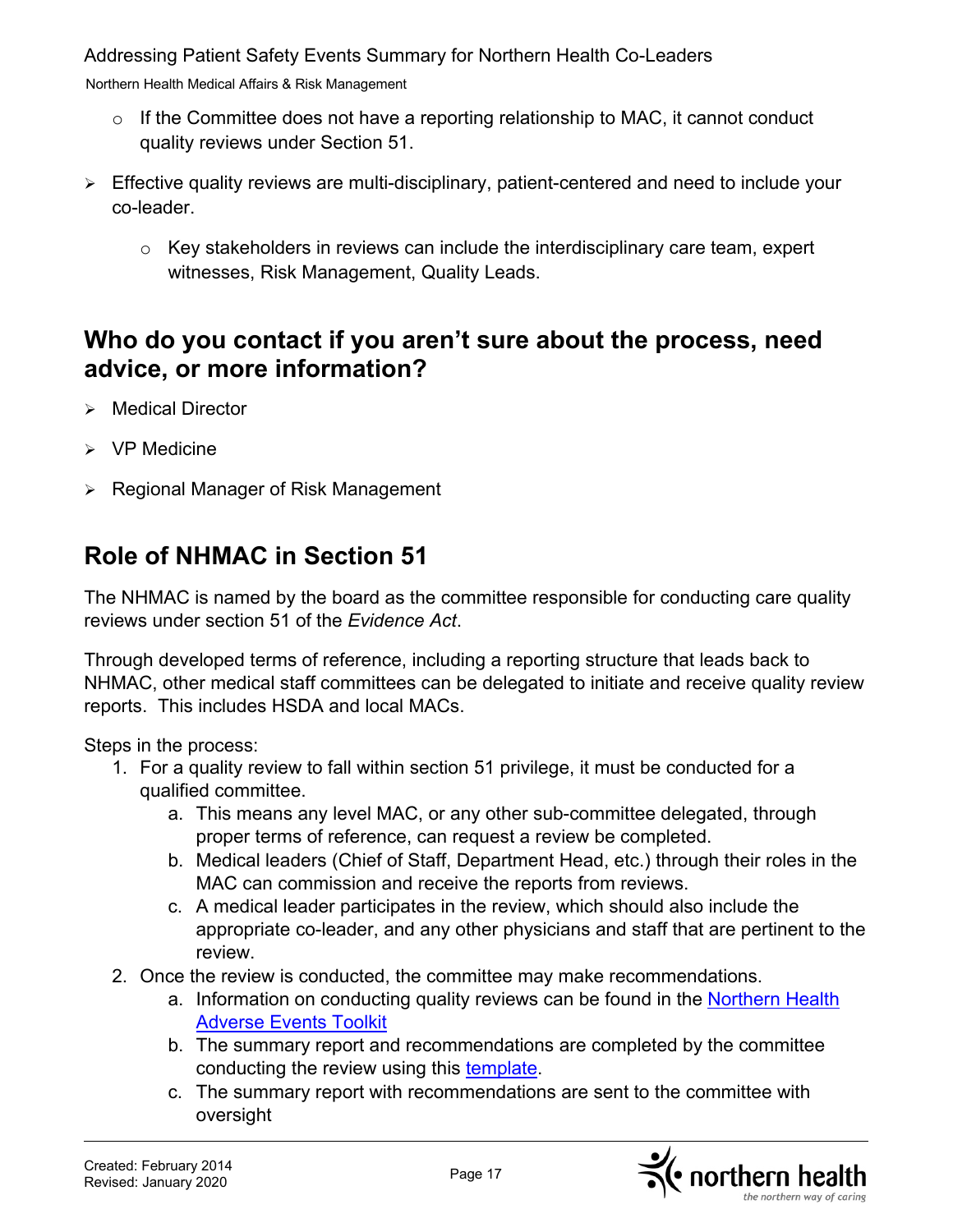Northern Health Medical Affairs & Risk Management

- 3. Review by MAC
	- a. The MAC reviews the summary and recommendations and either accepts the report, or provides feedback to the reviewing committee. This is where there is opportunity for rebuttal or further deliberation.
	- b. The MAC may provide feedback to the committee, requesting further consideration of identified issues or changes to the recommendations.
	- c. The committee will reconsider, if necessary, and provide a final report back to the MAC.
	- d. Once the report is accepted and approved by MAC, the summary and recommendations are submitted through minutes to NHMAC, and ultimately the NH Board.
- 4. Opportunities
	- a. At each level of MAC, minutes containing report summaries and recommendations are reviewed.
	- b. When applicable, recommendations should be considered for relevance beyond the site/program of review.
		- i. This may include communication beyond the MAC structure, and could include communicating the recommendations and actions to a program medical lead and executive lead, for program implementation across NH.

For example, there is a birth event at UHNBC:

- 1. UHNBC Perinatal Review Committee conducts a quality review of care provided
- 2. Quality review findings are minuted, and reported to UMAC
- 3. UMAC reviews and approves findings; any discussion is minuted.
- 4. UMAC minutes are submitted to NIMAC
- 5. NIMAC minutes are submitted to NHMAC
- 6. NHMAC minutes are submitted to the NH Board (via 3P Committee).

# <span id="page-18-0"></span>**Related Legislation, Policies and Guidelines**

- Government of BC. (December 2020). BC Evidence Act, S. 51.
	- o [https://www.bclaws.gov.bc.ca/civix/document/id/complete/statreg/00\\_96124\\_01#section](https://www.bclaws.gov.bc.ca/civix/document/id/complete/statreg/00_96124_01#section51) [51](https://www.bclaws.gov.bc.ca/civix/document/id/complete/statreg/00_96124_01#section51)
- Government of BC. (2020 December). Medical Research (BC Cancer Agency) and Health Status Registry Act.
	- o <https://www.bclaws.gov.bc.ca/civix/document/id/complete/statreg/18001>
- Government of BC. (2020 December). BC Health Professions Act.
	- o [http://www.bclaws.ca/Recon/document/ID/freeside/00\\_96183\\_01](http://www.bclaws.ca/Recon/document/ID/freeside/00_96183_01)
- Government of BC. (2020 December). BC Emergency Health Services Act.

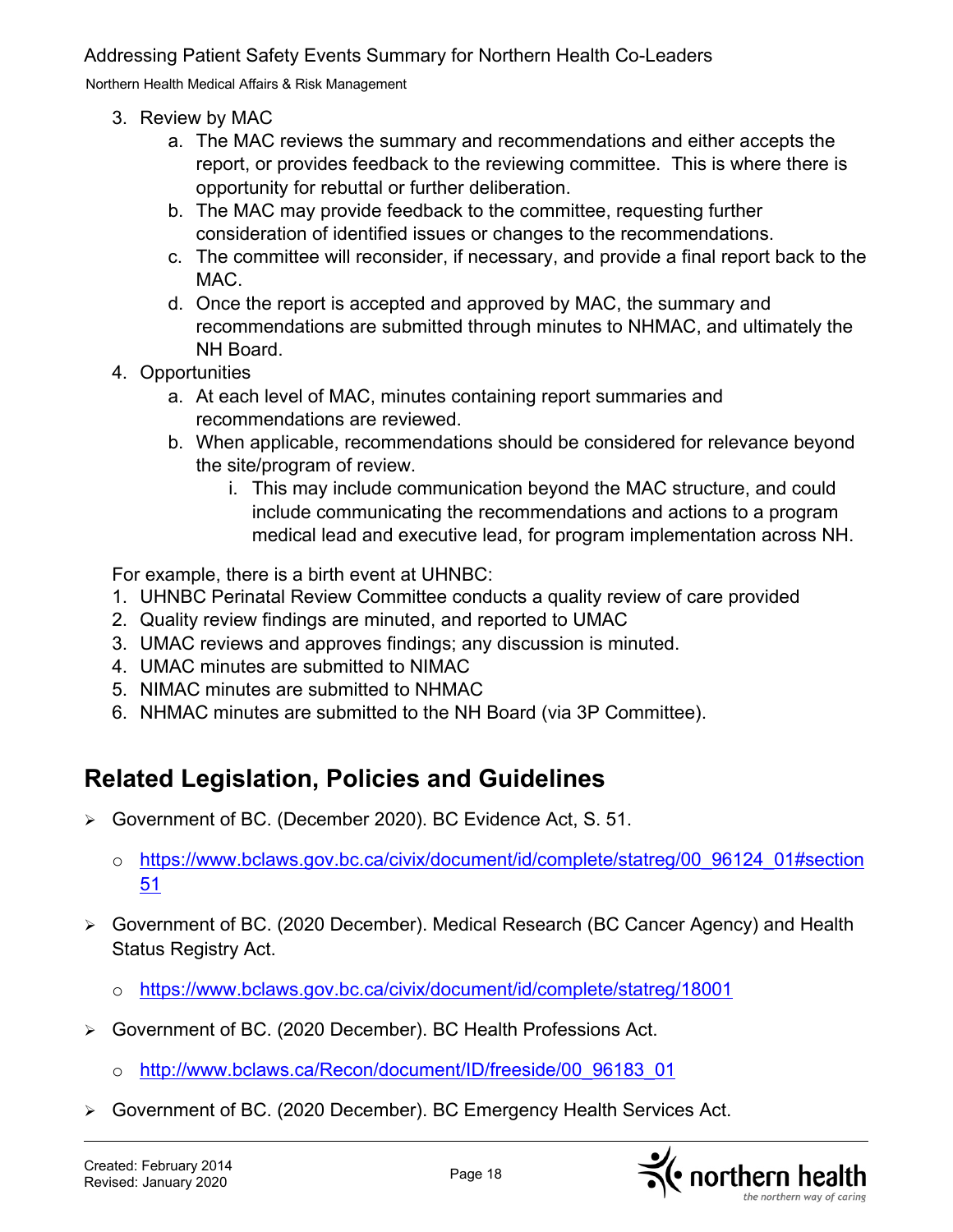Northern Health Medical Affairs & Risk Management

- o [http://www.bclaws.ca/Recon/document/ID/freeside/00\\_96182\\_01](http://www.bclaws.ca/Recon/document/ID/freeside/00_96182_01)
- Government of BC. (2020 December). Freedom of Information and Protection of Privacy Act.
	- o [http://www.bclaws.ca/Recon/document/ID/freeside/96165\\_00](http://www.bclaws.ca/Recon/document/ID/freeside/96165_00)
- Canadian Patient Safety Institute. (2011 November). Canadian Disclosure Guidelines.
	- o [http://www.patientsafetyinstitute.ca/english/toolsresources/disclosure/pages/default.](http://www.patientsafetyinstitute.ca/english/toolsresources/disclosure/pages/default.aspx)  [aspx](http://www.patientsafetyinstitute.ca/english/toolsresources/disclosure/pages/default.aspx)

#### <span id="page-19-0"></span>**References**

BC Evidence Act: Section 51 (Accessed January 2021): [https://www.bclaws.gov.bc.ca/civix/document/id/complete/statreg/96124\\_01](https://www.bclaws.gov.bc.ca/civix/document/id/complete/statreg/96124_01) 

Health Care Protection Program. (January 2011). Section 51 of the Evidence Act: Toolkit for Health Care Agencies.

Northern Health. (Accessed November 2020). *Patient Safety Incident and Adverse Event Reporting*[.https://ournh.northernhealth.ca/PoliciesProcedures/DST%20Published%20Po](https://ournh.northernhealth.ca/PoliciesProcedures/DST%20Published%20Po%20%20%20%20%20%20licies/2-1-3-030.pdf)  [licies/2-1-3-030.pdf](https://ournh.northernhealth.ca/PoliciesProcedures/DST%20Published%20Po%20%20%20%20%20%20licies/2-1-3-030.pdf) 

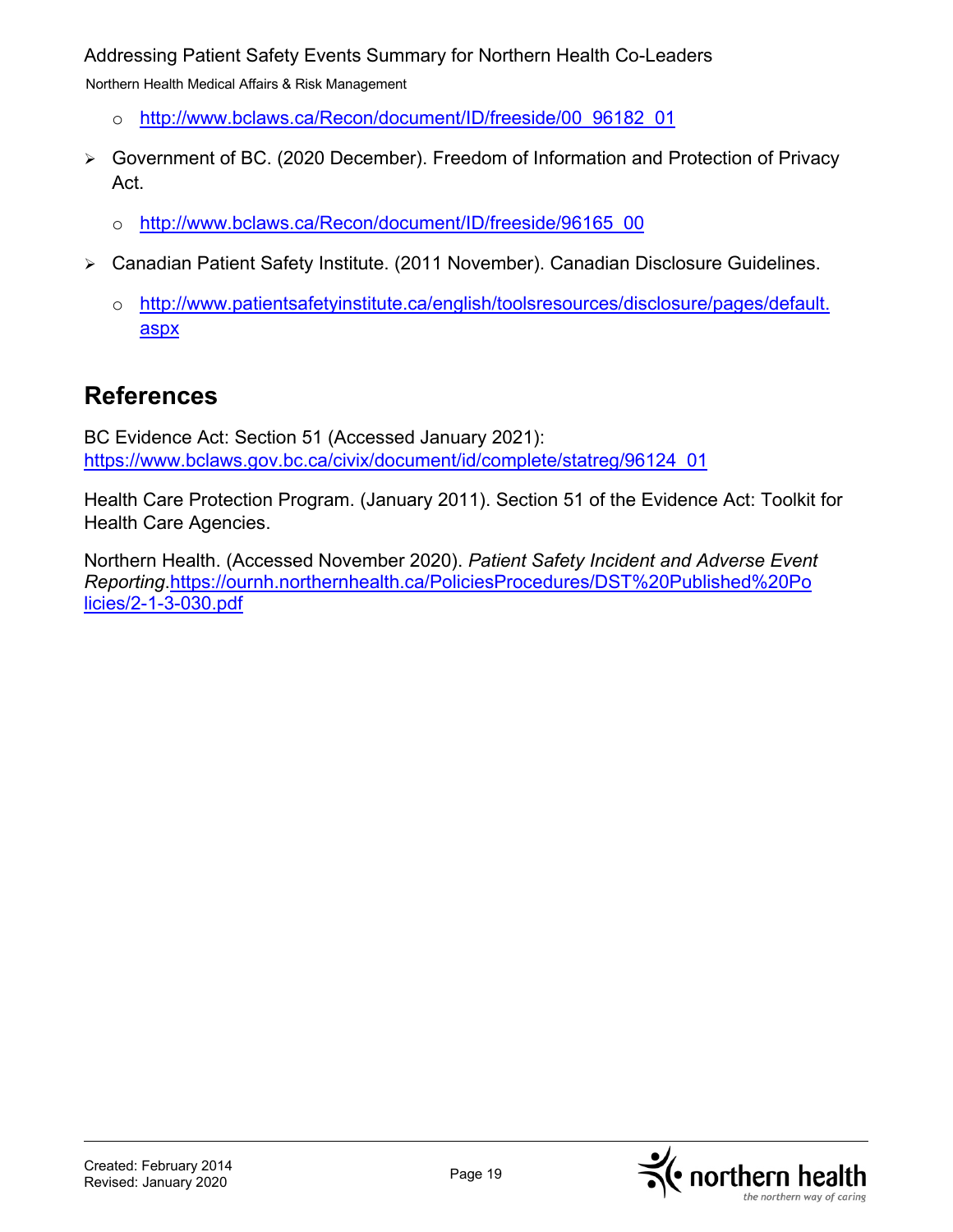

<span id="page-20-0"></span>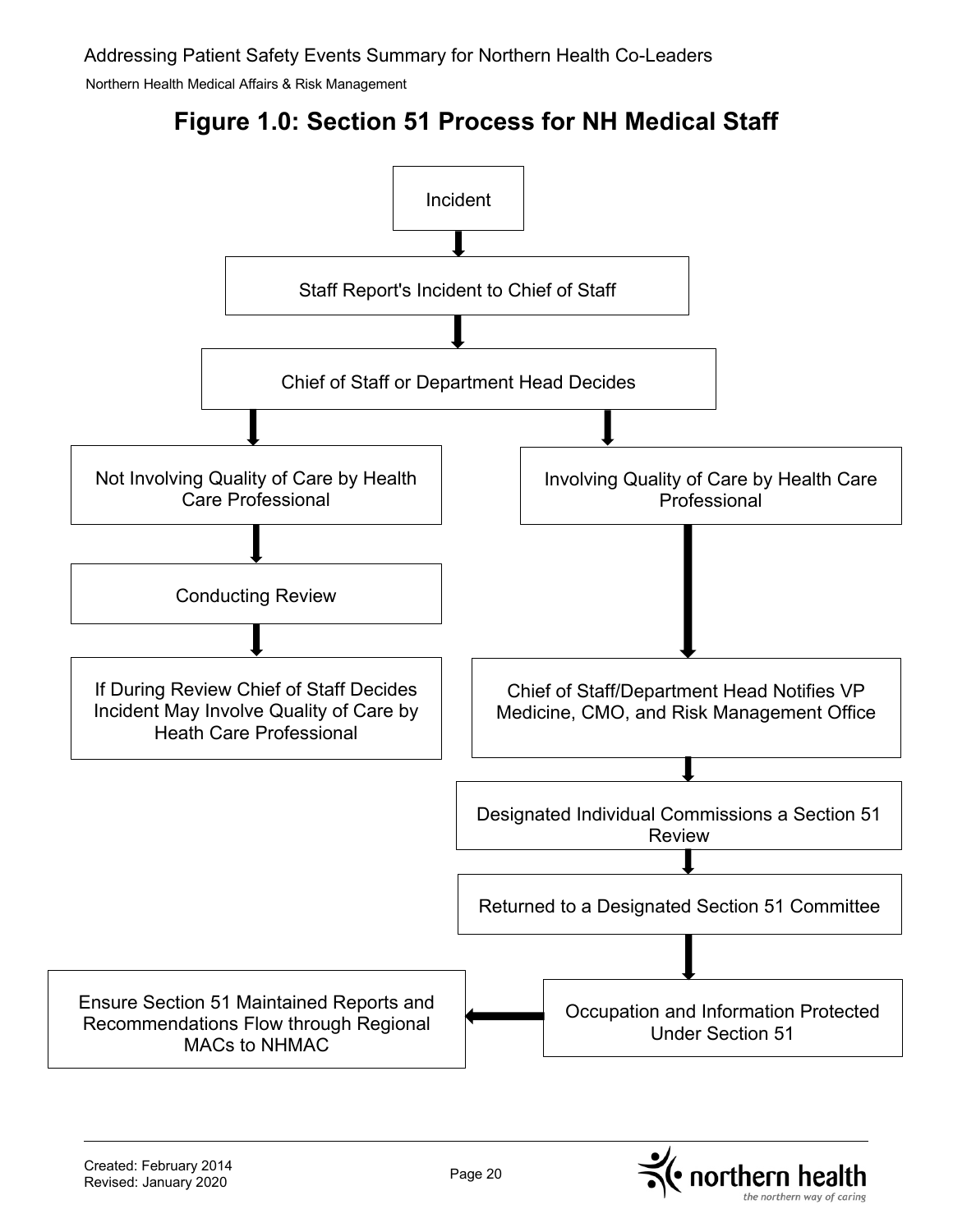# **DISCLOSURE OF PATIENT SAFETY EVENTS**

<span id="page-21-0"></span>Northern Health has a policy that outlines the requirements and processes for disclosure of adverse events: [Disclosure of Adverse Events Policy.](https://ournh.northernhealth.ca/PoliciesProcedures/DST%20Published%20Policies/4-2-3-030.pdf)

### <span id="page-21-1"></span>**Which patient safety events need to be disclosed?**

- $\triangleright$  Any adverse event where there is harm, injury or complication due to health care service delivery should be disclosed to the client.
- $\triangleright$  Exceptions can occur, but a decision not to disclose must be made within a structured process and by more than one individual (for example, the disclosure team or an ethics review process).

### <span id="page-21-2"></span>**Should 'no harm' events be disclosed?**

- $\triangleright$  If disclosing a 'no harm' or 'almost event' could assist a client in the future, it should be disclosed. This is a matter of clinical and professional judgement.
- Broader Northern Health care teams should be made aware of 'almost events' in order to learn from and prevent future adverse events.

### <span id="page-21-3"></span>**Who is the client?**

 $\triangleright$  The client is someone who receives care or services from a health care agency within Northern Health. These individuals can be patients, residents or clients in acute (hospital facilities), residential or community settings. They may also be their families or, where appropriate, substitute decision makers.

### <span id="page-21-4"></span>**What is disclosure?**

 $\triangleright$  Health care workers sharing information with a patient about a health care event that does or may affect that patient's interest.

# <span id="page-21-5"></span>**Why do we disclose?**

 $\triangleright$  Northern Health Clients are entitled to know about the care and treatment they are provided.

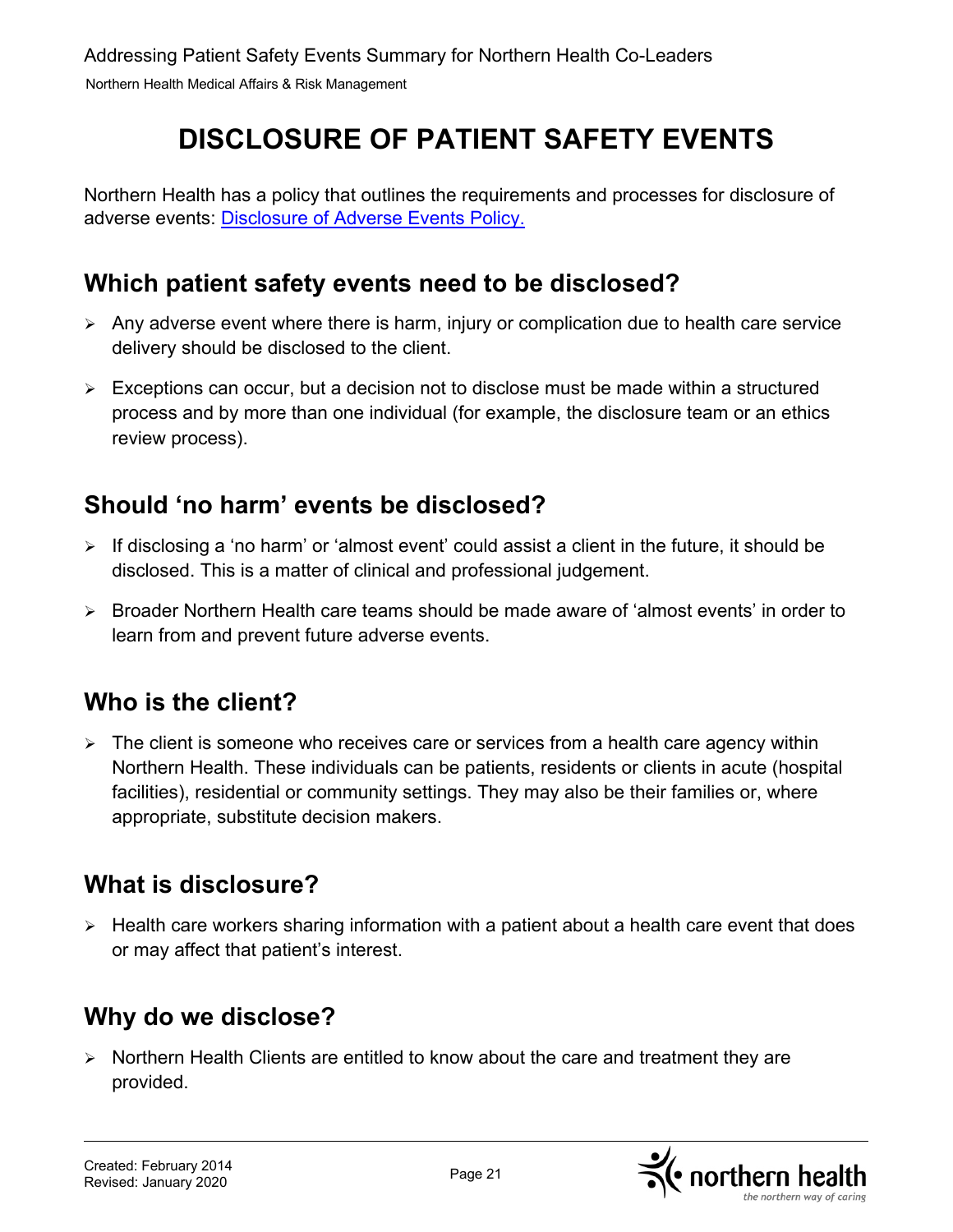Northern Health Medical Affairs & Risk Management

 Physicians, managers and other medical staff and health care providers are professionally and ethically obligated to be transparent, open and honest with their patients. Disclosure is one component of this.

#### <span id="page-22-0"></span>**What do we disclose?**

A description of the agreed upon known facts (avoiding speculation, opinion and blame)

A description of the potential consequences of the adverse event to the client, how they are to be managed, and any additional ongoing care requirements.

#### <span id="page-22-1"></span>**When do we disclose?**

Disclosure of adverse events should take place as close to the event as possible, after ensuring the client's safety and that the client's care needs are met.

Timing should take into consideration the client's clinical condition, the availability of key staff and support person(s), the availability of the client's support person(s), the client's/family's preference, the privacy and comfort of the client, and the emotional and psychological state of the client.

#### <span id="page-22-2"></span>**How do we disclose?**

Several steps, what to consider at each step and a checklist is outlined in the Northern Health's [Disclosure of Adverse Events Policy.](https://ournh.northernhealth.ca/PoliciesProcedures/DST%20Published%20Policies/4-2-3-030.pdf) The [Canadian Disclosure Guidelines](https://www.patientsafetyinstitute.ca/en/toolsResources/disclosure/Pages/default.aspx) is also a helpful resource.

Recommended Disclosure Steps:

- 1. Ensure patient safety
- 2. Identify key individuals
	- o Health care professionals involved in the adverse event
	- o Person(s) responsible for initial disclosure conversation
	- $\circ$  Support person(s) who are available for the patient
- 3. Initial disclosure conversation
	- o Should include: an apology, known facts, patient/family questions and concerns, consequences of event and any side effects to look for, discussion of ongoing care, what happens next, arrangement for future meeting(s), contact details.